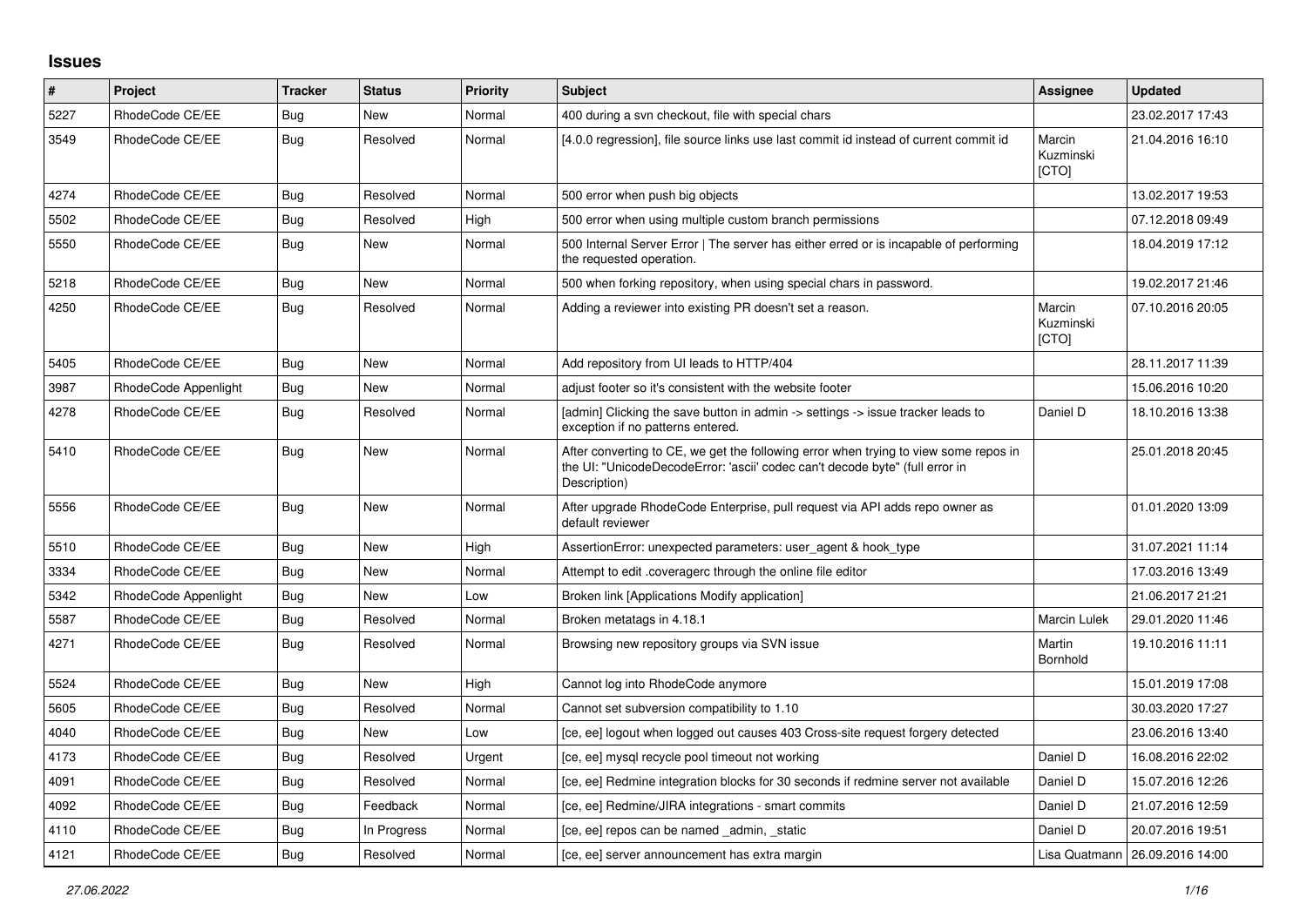| $\vert$ # | Project              | <b>Tracker</b> | <b>Status</b> | Priority | <b>Subject</b>                                                                               | <b>Assignee</b>              | <b>Updated</b>   |
|-----------|----------------------|----------------|---------------|----------|----------------------------------------------------------------------------------------------|------------------------------|------------------|
| 4208      | RhodeCode CE/EE      | <b>Bug</b>     | New           | Normal   | [ce, ee] test errors get hidden by error page                                                | Daniel D                     | 14.09.2016 12:00 |
| 3950      | RhodeCode CE/EE      | Bug            | Resolved      | Normal   | [ce, ee] trying to merge pr against a deleted branch/bookmark breaks the pr page             | Martin<br>Bornhold           | 27.10.2016 16:12 |
| 4154      | RhodeCode CE/EE      | Bug            | <b>New</b>    | Low      | [ce, ee] user register via github captcha                                                    |                              | 05.08.2016 22:51 |
| 4256      | RhodeCode CE/EE      | Bug            | New           | Normal   | [ce, ee, ux] Source code highlight colors conflict with red/green inserted/deleted<br>blocks | Daniel D                     | 03.10.2016 05:00 |
| 3963      | RhodeCode CE/EE      | Bug            | <b>New</b>    | Normal   | [ce] Getting a newly added repo via remap/rescan via api gives no data                       |                              | 27.05.2016 05:02 |
| 4166      | RhodeCode CE/EE      | <b>Bug</b>     | Resolved      | Urgent   | [ce] Rhodecode crashing after MySQL error                                                    |                              | 23.08.2016 23:35 |
| 3956      | RhodeCode CE/EE      | Bug            | New           | Normal   | [ce] - svn commit with all 'None' properties (author, message, etc.)                         |                              | 23.05.2016 17:22 |
| 3971      | RhodeCode CE/EE      | Bug            | Resolved      | Normal   | [ce, vcs] Merge requests/Pull requests failing due to rebase problem                         | Johannes<br>Bornhold         | 19.07.2016 15:54 |
| 5490      | RhodeCode CE/EE      | Bug            | Resolved      | Normal   | Changes to repo group permissions via API are not audit logged                               |                              | 28.02.2019 13:52 |
| 5461      | RhodeCode CE/EE      | Bug            | Resolved      | Normal   | Changes to user group permissions via API are not audit logged                               |                              | 30.08.2018 09:47 |
| 5482      | RhodeCode CE/EE      | Bug            | Resolved      | Normal   | Changing a repo's 'Remote pull uri' in its Settings fails with 'No repo type specified'      |                              | 31.10.2018 08:37 |
| 5560      | RhodeCode CE/EE      | Bug            | Resolved      | High     | Check all permission API function to flush caches for auth_perms                             |                              | 08.06.2021 23:56 |
| 1404      | RhodeCode CE/EE      | Bug            | Resolved      | Normal   | clone of really huge git repo (4gb) causes pyro to explode                                   |                              | 07.02.2017 14:52 |
| 5654      | RhodeCode CE/EE      | Bug            | New           | Normal   | Comment formatting broken when containing $\omega$ in a code block                           |                              | 24.02.2021 12:10 |
| 5371      | RhodeCode CE/EE      | Bug            | New           | Normal   | Comment times in Pull Requests are off by 1 day                                              |                              | 10.04.2018 15:11 |
| 5558      | RhodeCode CE/EE      | Bug            | Resolved      | Low      | Commit compare window covers text                                                            |                              | 08.07.2019 18:12 |
| 5557      | RhodeCode CE/EE      | Bug            | Resolved      | Normal   | Consider removing slashes from the RSS feed names                                            |                              | 31.10.2019 19:54 |
| 5612      | RhodeCode CE/EE      | <b>Bug</b>     | <b>New</b>    | Low      | CPU cores getting maxed out by VCSServer on Repository Size request                          |                              | 03.10.2021 23:25 |
| 5462      | RhodeCode CE/EE      | <b>Bug</b>     | New           | Normal   | create_repo api fails with celery enabled                                                    |                              | 10.07.2018 17:49 |
| 5623      | RhodeCode CE/EE      | Bug            | Resolved      | Normal   | Credentials for remote repository URL leaking in Repository Header                           |                              | 22.07.2020 00:47 |
| 5594      | RhodeCode CE/EE      | Bug            | Resolved      | Normal   | Credentials in Repository Settings for Pull requests are exposed                             |                              | 28.05.2020 20:25 |
| 5679      | RhodeCode CE/EE      | Bug            | <b>New</b>    | Normal   | Data directory continues to grow until it fills disk partition                               |                              | 25.04.2022 11:42 |
| 4155      | RhodeCode CE/EE      | Bug            | Resolved      | Low      | Date of Last Change is not displayed correctly                                               | Marcin<br>Kuzminski<br>[CTO] | 21.01.2020 02:20 |
| 5629      | RhodeCode CE/EE      | Bug            | <b>New</b>    | Normal   | Diff truncated on small files                                                                |                              | 21.07.2020 08:58 |
| 4675      | RhodeCode CE/EE      | Bug            | Resolved      | Normal   | Disk free inodes are displayed incorrectly                                                   |                              | 13.12.2016 22:41 |
| 4224      | RhodeCode CE/EE      | Bug            | Resolved      | Normal   | [docs] update docs re: removing old instances when switching editions                        | Lisa Quatmann                | 11.10.2016 15:36 |
| 5153      | Documentation        | Bug            | Resolved      | Normal   | Documentation: /tmp permissions                                                              |                              | 04.01.2017 13:02 |
| 3382      | RhodeCode CE/EE      | Bug            | New           | Normal   | download superrepo with subrepos                                                             |                              | 25.03.2016 01:30 |
| 3351      | RhodeCode CE/EE      | <b>Bug</b>     | New           | Normal   | Duplicate IP whitelist entry shows error flash                                               |                              | 21.03.2016 15:54 |
| 3994      | RhodeCode Appenlight | Bug            | New           | Normal   | during setup, user is given option to make admin account even if one does not exist          |                              | 08.06.2016 12:44 |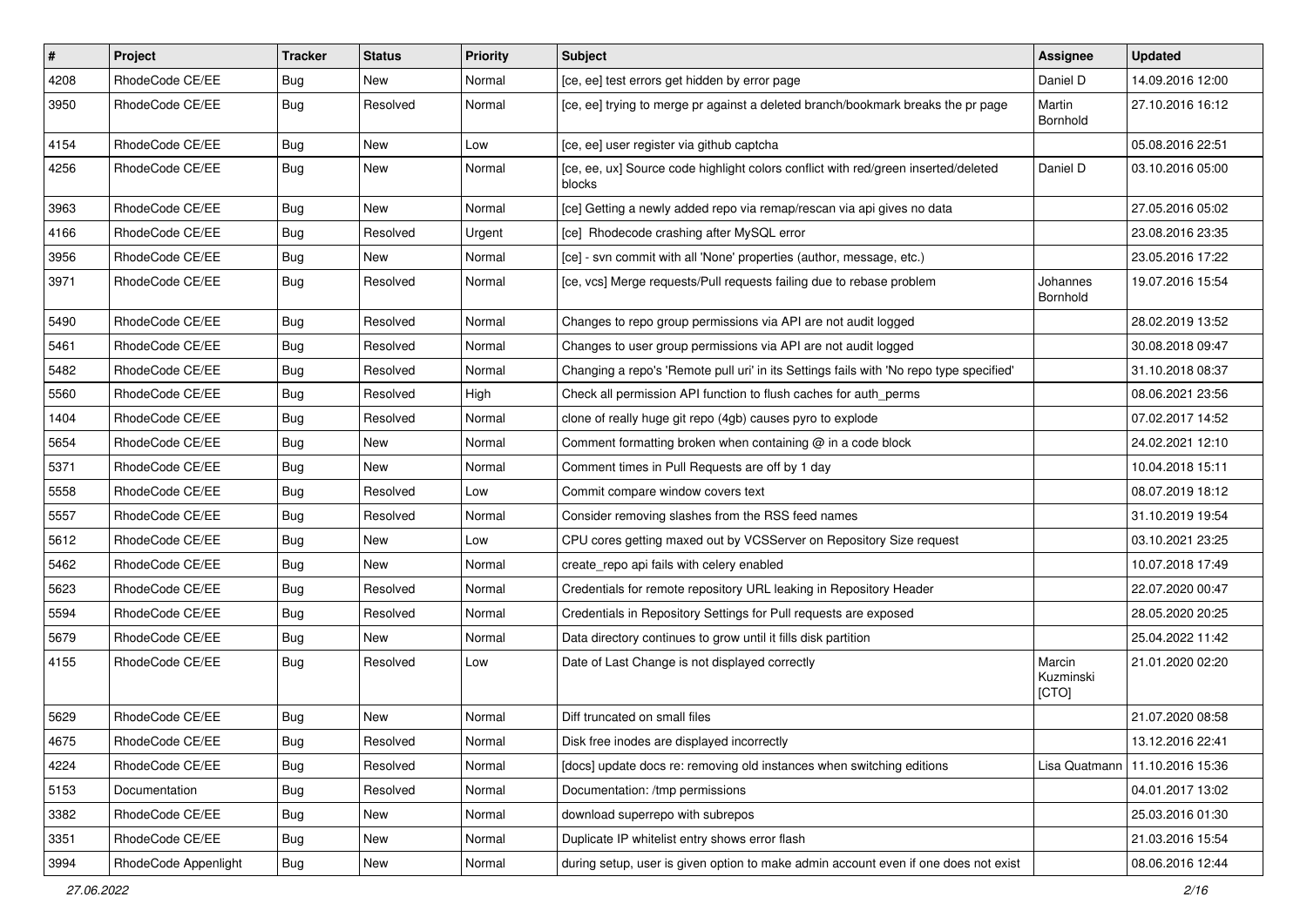| $\vert$ # | Project              | <b>Tracker</b> | <b>Status</b> | Priority | Subject                                                                                                            | <b>Assignee</b>              | <b>Updated</b>                   |
|-----------|----------------------|----------------|---------------|----------|--------------------------------------------------------------------------------------------------------------------|------------------------------|----------------------------------|
| 4296      | RhodeCode CE/EE      | Bug            | Resolved      | Normal   | [ee] Can not create pull requests with reviewers.                                                                  | Daniel D                     | 07.11.2016 21:17                 |
| 4268      | RhodeCode CE/EE      | Bug            | Resolved      | High     | [ee] default reviewers from changed lines is returning wrong values                                                | Daniel D                     | 06.10.2016 14:35                 |
| 4116      | RhodeCode CE/EE      | Bug            | New           | High     | [ee] Starting EE or running paster commands like setup-rhodecode does not work<br>without setting LC_ALL properly. |                              | 18.08.2016 21:03                 |
| 5381      | RhodeCode CE/EE      | Bug            | Resolved      | Normal   | Email integration changeset links invalid                                                                          |                              | 06.09.2017 12:29                 |
| 5530      | RhodeCode CE/EE      | Bug            | Resolved      | Normal   | Email integration has incorrect url                                                                                |                              | 09.02.2019 10:33                 |
| 5304      | RhodeCode CE/EE      | Bug            | Resolved      | Normal   | Email template not correct                                                                                         |                              | 31.10.2018 08:36                 |
| 5528      | RhodeCode CE/EE      | Bug            | Resolved      | High     | Empty Unicode file causes the PR to return HTTP 500                                                                |                              | 28.02.2019 13:52                 |
| 4036      | RhodeCode CE/EE      | Bug            | Resolved      | Normal   | encrypted clone uri can throw unicodeerror after key change                                                        | Marcin<br>Kuzminski<br>[CTO] | 27.06.2016 19:38                 |
| 4266      | RhodeCode CE/EE      | Bug            | Resolved      | Normal   | Error 500 on integrations page after setting up Webhook                                                            |                              | 17.10.2016 15:35                 |
| 5567      | RhodeCode CE/EE      | Bug            | Resolved      | High     | Error after PR was updated                                                                                         |                              | 20.01.2020 10:04                 |
| 4206      | RhodeCode CE/EE      | Bug            | Resolved      | High     | Error creating SVN groups                                                                                          |                              | 15.09.2016 13:24                 |
| 5656      | RhodeCode CE/EE      | Bug            | Resolved      | Normal   | Error for branch permission page                                                                                   |                              | 30.04.2021 08:53                 |
| 5657      | RhodeCode CE/EE      | Bug            | <b>New</b>    | Normal   | Error in maintenance page                                                                                          |                              | 30.03.2021 15:09                 |
| 5376      | RhodeCode CE/EE      | Bug            | Resolved      | Normal   | error: pretxnchangegroup.acl hook failed: acl: user "" denied on branch "default"                                  |                              | 16.08.2017 19:45                 |
| 5444      | RhodeCode CE/EE      | Bug            | Resolved      | Normal   | Error while creating a pull request on a Mercurial repository                                                      |                              | 17.04.2018 22:29                 |
| 3989      | RhodeCode Appenlight | Bug            | Resolved      | Normal   | even up report spacing                                                                                             |                              | 21.06.2016 18:55                 |
| 5553      | RhodeCode CE/EE      | Bug            | New           | Normal   | Exceptions Tracker - Exception ID: 140095575901360 after upgrade to the lastes<br>version                          | Thierry<br>Wynsdau           | 10.07.2019 10:33                 |
| 4035      | RhodeCode CE/EE      | Bug            | In Progress   | Normal   | failed to create whoosh index                                                                                      | Marcin<br>Kuzminski<br>[CTO] | 06.07.2016 00:04                 |
| 5625      | Documentation        | Bug            | New           | Normal   | Feedback on RhodeCode Full-text search docs                                                                        |                              | 02.07.2020 19:22                 |
| 5610      | RhodeCode CE/EE      | Bug            | Resolved      | Normal   | Files navigation looses the at= <name> marker</name>                                                               | Daniel D                     | 03.10.2021 23:23                 |
| 4109      | RhodeCode CE/EE      | <b>Bug</b>     | New           | Normal   | [files] The "switch to commit" widget is broken after using browser back button                                    |                              | 17.04.2018 21:50                 |
| 5575      | RhodeCode CE/EE      | Bug            | Resolved      | Low      | Filtering username containing '-' does not work in Admin audit log panel                                           |                              | 20.01.2020 10:04                 |
| 4184      | RhodeCode CE/EE      | Bug            | Resolved      | High     | fix content INT overflow bug                                                                                       | Marcin<br>Kuzminski<br>[CTO] | 23.08.2016 10:31                 |
| 5213      | RhodeCode CE/EE      | <b>Bug</b>     | Resolved      | Normal   | Fixing Apache Proxy timeout issues                                                                                 |                              | 14.02.2017 09:44                 |
| 4254      | RhodeCode CE/EE      | <b>Bug</b>     | Resolved      | Normal   | [frontend] 500 Internal Server Error with i18n-ed pages                                                            | Lisa Quatmann                | 30.09.2016 14:38                 |
| 3488      | RhodeCode CE/EE      | Bug            | Resolved      | Normal   | [frontend, styling] update icon font                                                                               |                              | Lisa Quatmann   04.10.2016 13:27 |
| 4277      | RhodeCode CE/EE      | <b>Bug</b>     | Resolved      | Normal   | [frontend] System info page does not work correctly in safari.                                                     | Martin<br>Bornhold           | 04.11.2016 12:08                 |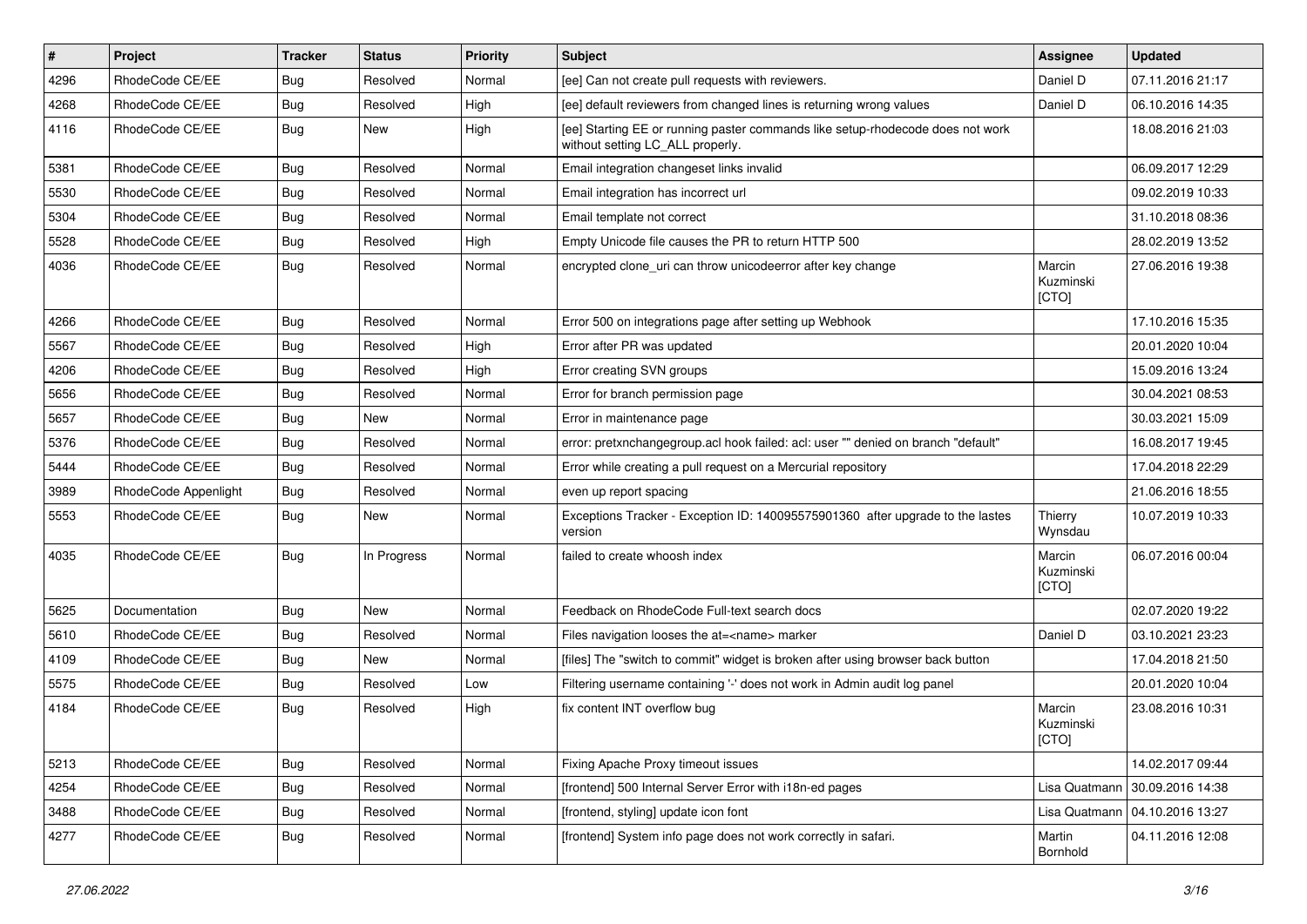| $\pmb{\#}$ | Project           | <b>Tracker</b> | <b>Status</b> | <b>Priority</b> | <b>Subject</b>                                                                                           | Assignee                     | <b>Updated</b>   |
|------------|-------------------|----------------|---------------|-----------------|----------------------------------------------------------------------------------------------------------|------------------------------|------------------|
| 5662       | RhodeCode CE/EE   | <b>Bug</b>     | New           | Normal          | Full text search not working due to crash in whoosh                                                      |                              | 07.06.2022 08:31 |
| 5513       | RhodeCode CE/EE   | Bug            | Resolved      | High            | Gist: GitHub flavoured markdown gist creation fails                                                      |                              | 07.07.2019 22:21 |
| 4273       | RhodeCode CE/EE   | Bug            | Resolved      | Urgent          | GIT executable not seen by vcsserver                                                                     | Martin<br>Bornhold           | 13.10.2016 15:45 |
| 5257       | RhodeCode CE/EE   | Bug            | <b>New</b>    | Normal          | Git repository with big binary file provokes error and strange behavior/memory leak<br>of RH.            | Marcin<br>Kuzminski<br>[CTO] | 23.03.2017 22:02 |
| 4223       | RhodeCode CE/EE   | Bug            | Resolved      | High            | [git, tags] annotated tags not appearing in UI                                                           | Daniel D                     | 12.09.2016 06:12 |
| 5489       | RhodeCode CE/EE   | Bug            | Resolved      | High            | grant_user_permission_to_repo_group API call fails to set permissions on child<br>repos                  |                              | 11.07.2018 09:57 |
| 5576       | RhodeCode CE/EE   | Bug            | Resolved      | High            | Hosting many repositories                                                                                | Craig Fairhurst              | 12.02.2020 12:55 |
| 5500       | RhodeCode CE/EE   | Bug            | New           | Normal          | How to enable/set "RC_SKIP_HOOKS" to disable svn hooks?                                                  |                              | 02.10.2018 07:45 |
| 5627       | Documentation     | Bug            | <b>New</b>    | Normal          | Immediate re-run of rhodecode-index throws warnings on some repos (and suggests<br>rebuild from scratch) |                              | 02.07.2020 19:41 |
| 5535       | RhodeCode Control | Bug            | New           | Normal          | improper rollback on upgrade failure                                                                     |                              | 09.02.2019 21:12 |
| 5680       | RhodeCode CE/EE   | Bug            | New           | High            | Inconsistent timezone display                                                                            |                              | 20.04.2022 14:15 |
| 5630       | RhodeCode CE/EE   | Bug            | New           | Normal          | Inline comments do not follow the line of code                                                           |                              | 21.07.2020 11:25 |
| 5248       | Documentation     | Bug            | <b>New</b>    | Normal          | Installation of rhodecode-tools                                                                          |                              | 16.03.2017 16:35 |
| 5406       | RhodeCode CE/EE   | Bug            | New           | Normal          | <b>Installer Fails</b>                                                                                   |                              | 01.12.2017 11:52 |
| 4285       | RhodeCode CE/EE   | Bug            | New           | Normal          | Intermittent error while trying to create or fork a repository                                           |                              | 17.10.2016 22:42 |
| 5457       | RhodeCode CE/EE   | Bug            | Resolved      | Normal          | Internal server error on full-text search settings page with Elasticsearch                               |                              | 16.04.2018 09:08 |
| 5538       | RhodeCode CE/EE   | Bug            | New           | Normal          | internal server error (UnicodeDecodeError) during rhodecode-index request                                |                              | 20.02.2019 14:43 |
| 4199       | RhodeCode CE/EE   | Bug            | Resolved      | High            | investigate: ongoing SSL problems when switching to 4.X from 3.X                                         | Johannes<br>Bornhold         | 15.09.2016 13:14 |
| 5399       | RhodeCode CE/EE   | Bug            | In Progress   | High            | Issues with Git LFS integration                                                                          |                              | 07.07.2019 22:21 |
| 4306       | RhodeCode CE/EE   | Bug            | Resolved      | Normal          | Issue to push file with character # on a SVN                                                             |                              | 03.04.2017 16:44 |
| 5439       | Documentation     | Bug            | <b>New</b>    | Low             | JIRA Integration description: Wrong sample link                                                          |                              | 14.02.2018 14:25 |
| 5379       | RhodeCode CE/EE   | Bug            | Resolved      | Normal          | Journal RSS feed errors                                                                                  |                              | 01.09.2017 16:40 |
| 5579       | RhodeCode CE/EE   | Bug            | Resolved      | Normal          | JS bug when a commit message can be parsed as a number                                                   | Daniel D                     | 20.01.2020 10:04 |
| 3372       | RhodeCode CE/EE   | Bug            | In Progress   | High            | [Idap, groups] Customer gets an empty list of groups                                                     | Mikhail<br>Chernykh          | 08.06.2016 11:32 |
| 5621       | RhodeCode CE/EE   | <b>Bug</b>     | Resolved      | Urgent          | $LDAP + User Groups$ authentication plugin not working after upgrade to 4.19. $x$                        |                              | 15.06.2020 17:56 |
| 5297       | RhodeCode CE/EE   | <b>Bug</b>     | Resolved      | Normal          | Locale fails on a SuSE system                                                                            |                              | 31.10.2018 08:36 |
| 5434       | RhodeCode CE/EE   | <b>Bug</b>     | Resolved      | Immediate       | Locale problem                                                                                           |                              | 01.10.2021 09:51 |
| 5555       | RhodeCode CE/EE   | Bug            | Resolved      | Normal          | Making Repository Public does not update the Default User Permissions                                    |                              | 28.05.2020 20:26 |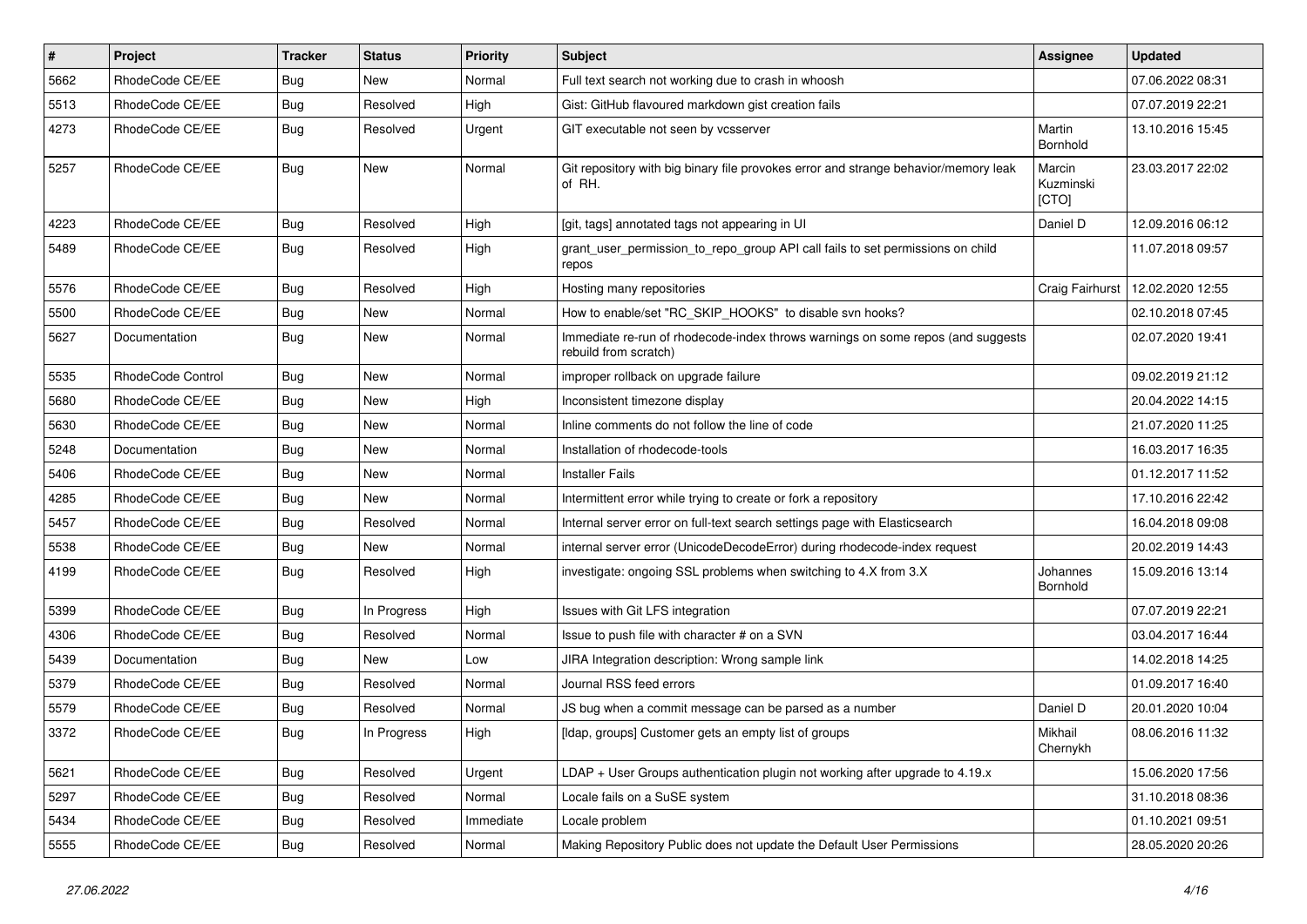| #    | Project           | <b>Tracker</b> | <b>Status</b> | <b>Priority</b> | <b>Subject</b>                                                                                                                       | <b>Assignee</b>              | <b>Updated</b>   |
|------|-------------------|----------------|---------------|-----------------|--------------------------------------------------------------------------------------------------------------------------------------|------------------------------|------------------|
| 5507 | RhodeCode CE/EE   | Bug            | Resolved      | Normal          | Markdown rendering needs improvement                                                                                                 |                              | 15.08.2019 15:40 |
| 5551 | Documentation     | Bug            | <b>New</b>    | Normal          | Mention LargeFile and LFS in the Backup page                                                                                         |                              | 21.04.2019 20:58 |
| 5669 | RhodeCode CE/EE   | Bug            | Resolved      | Normal          | Mercurial commit messages doesn't show cyrillic symbols                                                                              |                              | 01.10.2021 10:39 |
| 5545 | RhodeCode CE/EE   | <b>Bug</b>     | New           | Normal          | Merge commit to contain the username/reponame of the origin                                                                          |                              | 28.02.2019 13:46 |
| 5632 | RhodeCode CE/EE   | Bug            | <b>New</b>    | Normal          | Missing Parent Folder for Personal Repo lacks proper handling                                                                        |                              | 03.08.2020 07:56 |
| 5633 | RhodeCode CE/EE   | Bug            | Resolved      | Normal          | Moderately large pull requests fail because inefficient use of reviewer_data_json<br>column in pull requests table                   |                              | 12.10.2020 23:13 |
| 5655 | RhodeCode CE/EE   | Bug            | Resolved      | Normal          | New public gist's id is always auto generated                                                                                        |                              | 01.07.2021 12:06 |
| 2264 | RhodeCode CE/EE   | Bug            | Resolved      | Normal          | New user password change doesn't actually require a password change.                                                                 |                              | 12.08.2016 16:01 |
| 5164 | RhodeCode CE/EE   | Bug            | Resolved      | Normal          | non-web calls are leaking session objects                                                                                            |                              | 13.01.2017 01:30 |
| 5505 | RhodeCode CE/EE   | Bug            | Resolved      | Normal          | Notification emails from RhodeCode is garbled in Outlook 2016 web client                                                             |                              | 07.12.2018 09:49 |
| 3483 | RhodeCode CE/EE   | Bug            | New           | Normal          | oauth: disable 3rd party registration if RhodeCode registration is disabled                                                          | Marcin<br>Kuzminski<br>[CTO] | 13.04.2016 12:13 |
| 3923 | RhodeCode CE/EE   | Bug            | <b>New</b>    | Normal          | odd exception on running internal-code                                                                                               |                              | 09.08.2016 10:54 |
| 3615 | RhodeCode CE/EE   | Bug            | New           | Low             | (OperationalError) too many SQL variables on admin journal page                                                                      |                              | 06.05.2016 11:45 |
| 5337 | RhodeCode CE/EE   | Bug            | Resolved      | Normal          | Possible memory leak after few Git Pull Requests                                                                                     |                              | 08.08.2017 13:08 |
| 3250 | RhodeCode CE/EE   | Bug            | <b>New</b>    | Normal          | Posting a comment message is very slow !                                                                                             |                              | 17.03.2016 12:57 |
| 5347 | Documentation     | Bug            | New           | Normal          | Post Install steps should include Apache or Nginx setup.                                                                             |                              | 06.07.2017 10:23 |
| 5515 | RhodeCode CE/EE   | Bug            | Resolved      | Normal          | PR default reviewer is incorrect                                                                                                     |                              | 28.02.2019 13:52 |
| 5561 | RhodeCode CE/EE   | Bug            | Resolved      | Normal          | PR diff doesn't update when target changes                                                                                           |                              | 21.05.2020 11:53 |
| 5644 | RhodeCode CE/EE   | Bug            | <b>New</b>    | Normal          | PR inks to comments not working if files are collapsed                                                                               |                              | 02.12.2020 10:42 |
| 5628 | Documentation     | Bug            | <b>New</b>    | Normal          | Problems with SSH Connection docs                                                                                                    |                              | 06.05.2022 21:14 |
| 5517 | RhodeCode CE/EE   | Bug            | Resolved      | Urgent          | Problem with upgrading to Community-4.15                                                                                             |                              | 11.12.2018 06:32 |
| 5521 | RhodeCode CE/EE   | <b>Bug</b>     | Resolved      | Normal          | Proxing SVN http requests does not work when using prefix for rhodecode.                                                             |                              | 28.02.2019 13:52 |
| 5590 | RhodeCode CE/EE   | Bug            | <b>New</b>    | Normal          | Pull Request creation takes 2 minutes                                                                                                |                              | 28.05.2020 20:48 |
| 5596 | RhodeCode CE/EE   | Bug            | Resolved      | Normal          | Pull Request duplicated after description edit                                                                                       |                              | 14.04.2020 13:28 |
| 5651 | RhodeCode CE/EE   | Bug            | Resolved      | Normal          | Pull requests can get stuck if the diff is too large (it was created by mistake but we<br>can't open it to delete it)                |                              | 30.04.2021 08:53 |
| 5652 | RhodeCode CE/EE   | Bug            | Resolved      | Normal          | Pull Requests: when title and descriptions contains character [] {} and () index out of<br>bound when attempting to comment/approve. |                              | 30.04.2021 08:53 |
| 5634 | RhodeCode CE/EE   | Bug            | Resolved      | Normal          | Quick Search Toolbar bugs out if pull request contains unicode double quote<br>character "                                           |                              | 12.10.2020 23:13 |
| 5494 | RhodeCode CE/EE   | Bug            | New           | Normal          | rccontrol's python package management causes slow VCS SSH                                                                            |                              | 02.04.2019 11:56 |
| 5501 | RhodeCode Control | Bug            | New           | Normal          | rccontrol throwing rccontrol.lib.exceptions.SupervisorFailedToStart                                                                  |                              | 19.05.2022 19:32 |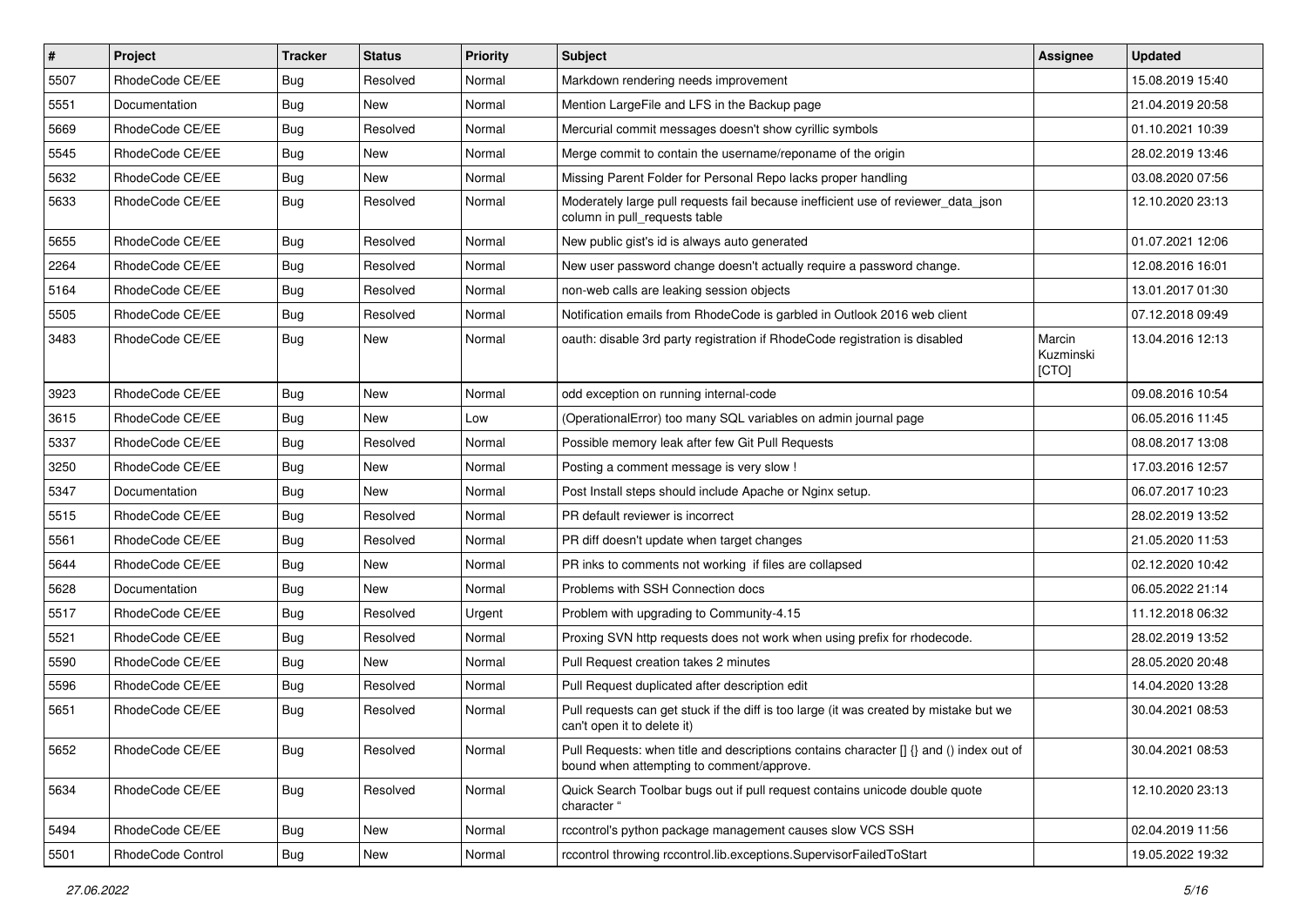| $\pmb{\#}$ | Project                | <b>Tracker</b> | <b>Status</b> | <b>Priority</b> | <b>Subject</b>                                                                                              | Assignee                     | <b>Updated</b>   |
|------------|------------------------|----------------|---------------|-----------------|-------------------------------------------------------------------------------------------------------------|------------------------------|------------------|
| 4279       | RhodeCode CE/EE        | <b>Bug</b>     | Resolved      | Normal          | re-captcha validation is broken                                                                             | Martin<br>Bornhold           | 26.10.2016 22:27 |
| 5571       | RhodeCode CE/EE        | <b>Bug</b>     | Resolved      | Normal          | redmine does not work with firefox any more                                                                 |                              | 25.10.2019 12:38 |
| 5620       | RhodeCode CE/EE        | <b>Bug</b>     | Resolved      | Normal          | Regression of mail rendering in Thunderbird                                                                 |                              | 15.06.2020 16:45 |
| 5664       | RhodeCode CE/EE        | Bug            | New           | Normal          | Regression: When assigning permissions, cannot see own group in auto-complete<br>without special conditions |                              | 29.07.2021 10:49 |
| 5636       | RhodeCode CE/EE        | Bug            | Resolved      | High            | Remap and Rescan 500 Internal Server Error                                                                  |                              | 30.04.2021 08:53 |
| 5570       | RhodeCode CE/EE        | Bug            | New           | Normal          | Remap repositories always fail in RhodeCode community                                                       |                              | 04.10.2019 14:50 |
| 5509       | RhodeCode CE/EE        | Bug            | New           | Normal          | Remove `limportant attributes` from UI elements                                                             |                              | 07.12.2018 07:40 |
| 5380       | RhodeCode CE/EE        | Bug            | Resolved      | Normal          | repo commits pageintion error                                                                               |                              | 06.09.2017 19:16 |
| 5460       | RhodeCode CE/EE        | <b>Bug</b>     | <b>New</b>    | Low             | Repo creation stuck when remote clone returns partial http code 500                                         |                              | 06.07.2018 19:14 |
| 5670       | RhodeCode CE/EE        | <b>Bug</b>     | <b>New</b>    | Normal          | Repo-level administrators can usurp owner of repoistory                                                     |                              | 01.12.2021 16:18 |
| 3991       | RhodeCode Appenlight   | <b>Bug</b>     | Resolved      | Normal          | report logs need upper margin                                                                               |                              | 21.06.2016 18:55 |
| 5540       | RhodeCode CE/EE        | Bug            | New           | Normal          | Rhode Code 4.15.2 VCS Caching(?) behaviour                                                                  |                              | 25.02.2019 17:01 |
| 5450       | RhodeCode Tools        | Bug            | <b>New</b>    | Normal          | rhodecode-api get license info no longer works                                                              |                              | 17.07.2018 15:01 |
| 5433       | RhodeCode CE/EE        | <b>Bug</b>     | Resolved      | High            | RhodeCode Community 4.11 doesn't handle HG largefiles extension                                             |                              | 01.02.2018 20:08 |
| 4178       | RhodeCode CE/EE        | Bug            | Resolved      | Normal          | RhodeCode EE OVA VM wont run on a ESX 6.0 host                                                              | Marcin<br>Kuzminski<br>[CTO] | 15.09.2016 13:25 |
| 5531       | <b>RhodeCode Tools</b> | Bug            | <b>New</b>    | Normal          | rhodecode-index: default cli opts overwrite given mapping file                                              |                              | 17.07.2020 17:36 |
| 5645       | RhodeCode CE/EE        | Bug            | <b>New</b>    | High            | Rhodecode returns 400 Bad request on huge mercurial repos                                                   |                              | 18.12.2020 06:29 |
| 5604       | RhodeCode CE/EE        | Bug            | Resolved      | High            | Search error on second result page                                                                          | Daniel D                     | 30.03.2020 16:01 |
| 4304       | RhodeCode CE/EE        | Bug            | Resolved      | High            | Search: Internal Server Error                                                                               |                              | 26.11.2016 16:26 |
| 5619       | RhodeCode CE/EE        | <b>Bug</b>     | Resolved      | Normal          | Setting Landing Commit to SVN Trunk results in Files tab hitting a 404                                      |                              | 04.06.2020 23:51 |
| 5512       | RhodeCode CE/EE        | Bug            | New           | Normal          | Show commit phase in summary view                                                                           |                              | 09.11.2018 21:37 |
| 4233       | RhodeCode CE/EE        | <b>Bug</b>     | Resolved      | High            | slack, git push problem                                                                                     | Daniel D                     | 26.09.2016 11:56 |
| 4676       | RhodeCode CE/EE        | Bug            | Resolved      | Normal          | Some admin passwords can make installation fail                                                             |                              | 16.12.2016 16:16 |
| 3990       | RhodeCode Appenlight   | Bug            | New           | Normal          | some dashboard builder buttons are up against fields                                                        |                              | 07.06.2016 12:01 |
| 5569       | RhodeCode CE/EE        | <b>Bug</b>     | Resolved      | Normal          | SshWrapper error                                                                                            |                              | 21.01.2020 02:02 |
| 3922       | RhodeCode CE/EE        | <b>Bug</b>     | New           | Normal          | svn backend returns different diff to git/hg backends                                                       |                              | 11.05.2016 14:29 |
| 5599       | RhodeCode CE/EE        | <b>Bug</b>     | Resolved      | Normal          | SVN navigation to trunk fails                                                                               | Daniel D                     | 04.04.2020 11:21 |
| 4089       | RhodeCode CE/EE        | <b>Bug</b>     | Resolved      | Normal          | svn repository does not exist                                                                               |                              | 12.06.2018 12:29 |
| 5606       | RhodeCode CE/EE        | <b>Bug</b>     | Resolved      | High            | SVN + ssh subdirectory failure                                                                              | Daniel D                     | 09.04.2020 03:29 |
| 5608       | RhodeCode CE/EE        | Bug            | Resolved      | High            | svn+ssh user set incorrectly                                                                                | Daniel D                     | 31.03.2020 18:21 |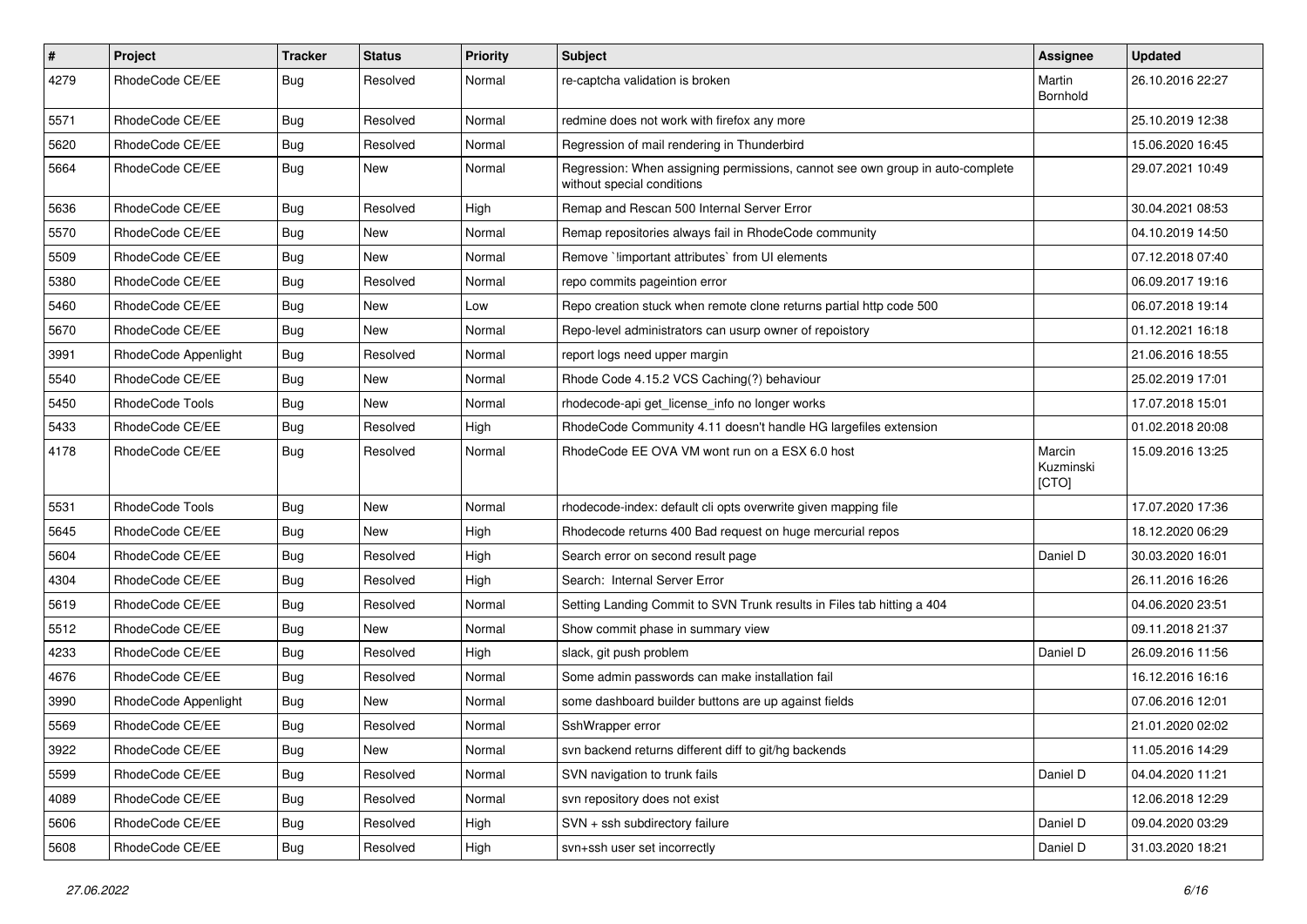| #    | Project              | <b>Tracker</b> | <b>Status</b> | <b>Priority</b> | <b>Subject</b>                                                                          | <b>Assignee</b>              | <b>Updated</b>   |
|------|----------------------|----------------|---------------|-----------------|-----------------------------------------------------------------------------------------|------------------------------|------------------|
| 3022 | RhodeCode CE/EE      | Bug            | New           | Normal          | SVN support with repositories groups                                                    |                              | 26.07.2016 18:25 |
| 3357 | RhodeCode CE/EE      | Bug            | Resolved      | Normal          | switch to sometimes fails to load files metadata                                        |                              | 30.03.2016 10:56 |
| 4276 | RhodeCode CE/EE      | Bug            | Resolved      | Normal          | System info page uses mercurial/git versions from RhodeCode instead of VCSServer        | Marcin<br>Kuzminski<br>[CTO] | 14.11.2016 21:19 |
| 3986 | RhodeCode Appenlight | Bug            | New           | Normal          | table headers should be left aligned                                                    |                              | 07.06.2016 11:53 |
| 5277 | RhodeCode CE/EE      | Bug            | Resolved      | Normal          | table id=user list table - Ajax error                                                   |                              | 13.04.2017 01:04 |
| 5649 | RhodeCode CE/EE      | <b>Bug</b>     | <b>New</b>    | Normal          | test-file-upload                                                                        |                              | 17.12.2020 23:08 |
| 4190 | RhodeCode CE/EE      | Bug            | New           | Normal          | [tests] fix or remove rst xss inline test                                               |                              | 22.08.2016 12:15 |
| 4189 | RhodeCode CE/EE      | Bug            | New           | Normal          | [tests, git] count of commit ids is different for git than hg when comparing remote     |                              | 22.08.2016 12:34 |
| 4188 | RhodeCode CE/EE      | Bug            | New           | Normal          | [tests, svn] changeset tests produce different results for svn                          |                              | 22.08.2016 09:54 |
| 4090 | RhodeCode CE/EE      | Bug            | Resolved      | Normal          | test ticket                                                                             |                              | 09.03.2021 20:39 |
| 3555 | RhodeCode CE/EE      | Bug            | Resolved      | Normal          | Then disabled repo location change the panel should explicitly state that it's disabled |                              | 25.04.2016 10:34 |
| 5624 | RhodeCode CE/EE      | Bug            | New           | Normal          | Timeout when trying to test SMTP email configuration                                    |                              | 01.07.2020 20:01 |
| 5559 | RhodeCode CE/EE      | Bug            | New           | Normal          | Timezone handling issue on repos list                                                   |                              | 07.07.2019 22:19 |
| 4255 | RhodeCode CE/EE      | Bug            | New           | Normal          | [translation, i18n] translation not being applied to integrations pages                 |                              | 30.09.2016 15:56 |
| 5598 | Documentation        | <b>Bug</b>     | New           | Low             | Typo in force delete command                                                            |                              | 19.03.2020 20:10 |
| 5547 | RhodeCode CE/EE      | Bug            | New           | Normal          | UI not consistent between Firefox and Chrome                                            |                              | 01.03.2019 23:35 |
| 5672 | RhodeCode CE/EE      | Bug            | New           | Normal          | Unable to browse git repository folders with # in names                                 |                              | 16.12.2021 18:13 |
| 5475 | RhodeCode CE/EE      | Bug            | New           | Normal          | Unable to locate user in OpenLDAP directory via Idaps                                   |                              | 08.06.2018 20:06 |
| 5436 | RhodeCode CE/EE      | Bug            | Resolved      | High            | Unable To Open Pull Request in 4.11.2                                                   |                              | 14.02.2018 11:14 |
| 5348 | Documentation        | Bug            | New           | Normal          | Uninstall documentaion missing some steps                                               |                              | 06.07.2017 10:25 |
| 5622 | RhodeCode CE/EE      | Bug            | Resolved      | High            | Upgrade from 4.18.3 to 4.19.3 broke all PRs                                             |                              | 28.07.2020 16:44 |
| 5523 | RhodeCode CE/EE      | Bug            | Resolved      | High            | user from AD is asked to change his password when logs in.                              | Thierry<br>Wynsdau           | 28.05.2020 20:28 |
| 5259 | RhodeCode CE/EE      | Bug            | Resolved      | Normal          | user-journal storage changes                                                            |                              | 12.04.2017 00:04 |
| 5519 | RhodeCode CE/EE      | Bug            | New           | High            | User unable to fork the repo despite setting Repository Forking to Disabled             |                              | 11.12.2018 22:21 |
| 3939 | RhodeCode CE/EE      | Bug            | New           | Normal          | [ux] changelog filter blank after going back in browser                                 |                              | 18.05.2016 14:50 |
| 3441 | RhodeCode CE/EE      | Bug            | New           | Normal          | [ux] clicking on line in file view scrolls to that line                                 |                              | 05.04.2016 13:35 |
| 4065 | RhodeCode CE/EE      | Bug            | Resolved      | Normal          | [ux, login] 404 on login after comment attempt                                          | Marcin<br>Kuzminski<br>[CTO] | 04.07.2016 00:40 |
| 5266 | RhodeCode CE/EE      | Bug            | Resolved      | Normal          | Validate if changes in target branches get's propagated on Pull request updates         |                              | 05.04.2017 18:10 |
| 5522 | RhodeCode CE/EE      | <b>Bug</b>     | Resolved      | Low             | vcsserver fails when url contains extra "/"                                             |                              | 28.02.2019 13:52 |
| 5492 | RhodeCode CE/EE      | <b>Bug</b>     | New           | Normal          | VCSServer + SVN 1.10                                                                    |                              | 26.07.2018 15:01 |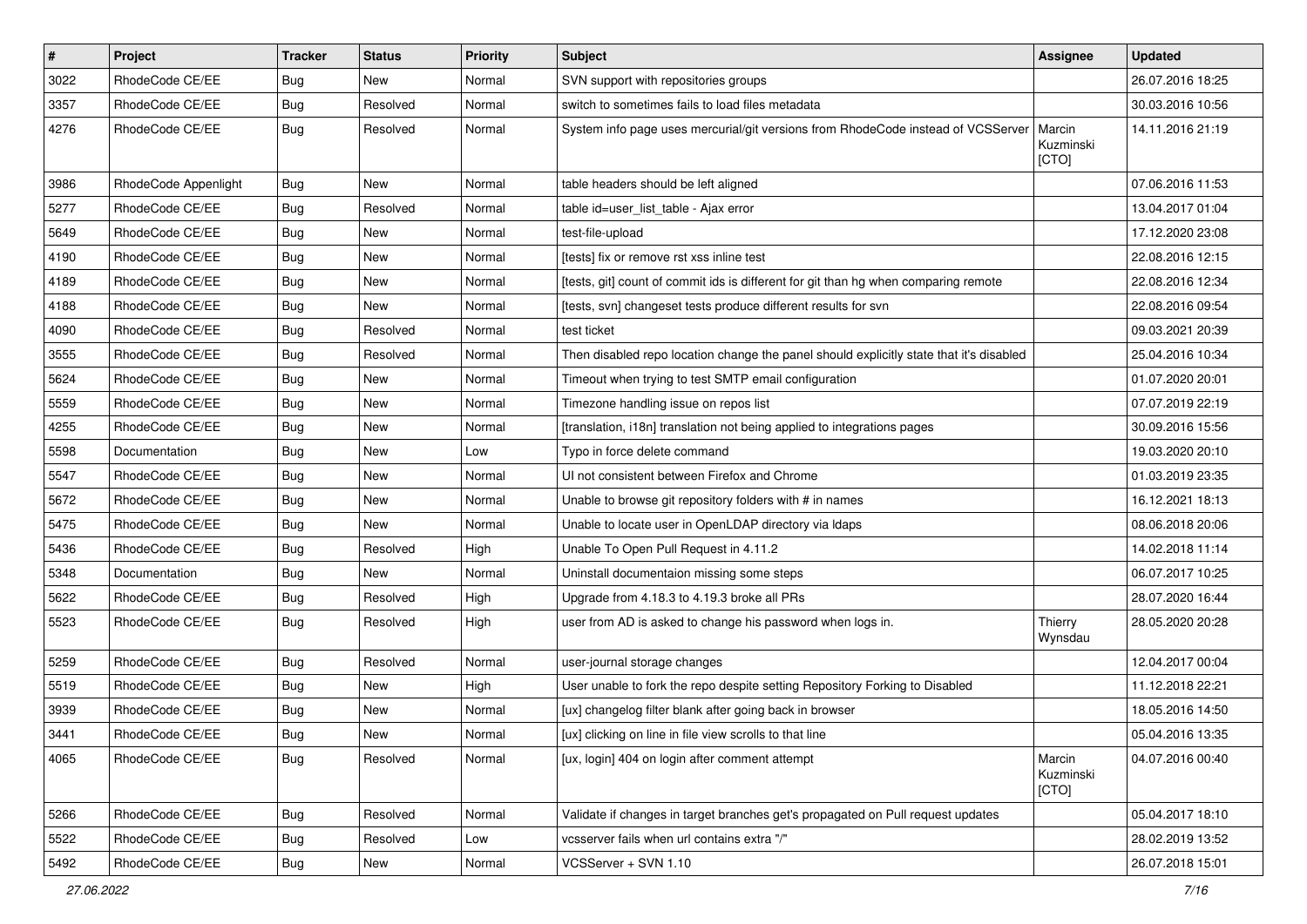| $\vert$ # | Project              | Tracker    | <b>Status</b> | <b>Priority</b> | Subject                                                                                   | <b>Assignee</b>    | <b>Updated</b>   |
|-----------|----------------------|------------|---------------|-----------------|-------------------------------------------------------------------------------------------|--------------------|------------------|
| 4247      | RhodeCode CE/EE      | Bug        | Resolved      | Normal          | [vcs] Using current time as timestamp during archive creating leads to changing<br>hashes | Martin<br>Bornhold | 28.09.2016 12:07 |
| 5412      | RhodeCode CE/EE      | <b>Bug</b> | Resolved      | Normal          | Webhook for "pullrequest commented" event returns incomplete data                         |                    | 27.02.2018 18:00 |
| 5471      | RhodeCode CE/EE      | <b>Bug</b> | New           | Normal          | Webhook integration failing: need more than 3 values to unpack                            |                    | 01.06.2018 02:26 |
| 5210      | RhodeCode CE/EE      | <b>Bug</b> | Resolved      | Normal          | webook problems                                                                           |                    | 13.02.2017 19:43 |
| 5506      | RhodeCode CE/EE      | <b>Bug</b> | New           | Normal          | Web UI fonts are not looking good and is difficult to read for people with low vision     |                    | 26.10.2018 09:38 |
| 5414      | RhodeCode CE/EE      | <b>Bug</b> | New           | High            | When Opening New Pull Request, Target Revision Default Is Undesireable                    |                    | 11.04.2018 23:20 |
| 5626      | RhodeCode CE/EE      | <b>Bug</b> | New           | Normal          | Whoosh full-text indexing is fully indexing all repos, not recognizing forks              |                    | 02.07.2020 19:24 |
| 5573      | RhodeCode CE/EE      | <b>Bug</b> | Resolved      | Normal          | Wrong notification Base Url for Email-Integrations                                        |                    | 16.01.2020 08:53 |
| 5588      | RhodeCode CE/EE      | <b>Bug</b> | New           | Normal          | wrong rendering of issue tracker pattern                                                  |                    | 29.01.2020 11:24 |
| 5518      | RhodeCode CE/EE      | Bug        | Resolved      | Normal          | Zero-sized files in /rhodecode/config/rcextensions/examples                               |                    | 21.01.2020 02:18 |
| 5536      | RhodeCode CE/EE      | Feature    | Resolved      | Low             | Ability to disable server-side SSH key generation                                         |                    | 28.02.2019 13:52 |
| 5289      | RhodeCode CE/EE      | Feature    | New           | High            | Ability to Upload/Replace a file using the UI                                             |                    | 22.09.2017 10:29 |
| 1457      | RhodeCode CE/EE      | Feature    | New           | Normal          | add allow permissions inheritance on repo groups                                          |                    | 22.09.2017 10:27 |
| 3978      | RhodeCode CE/EE      | Feature    | New           | Normal          | Add bug tracker                                                                           |                    | 05.06.2016 21:20 |
| 3980      | RhodeCode CE/EE      | Feature    | New           | Normal          | Add CI engine                                                                             |                    | 05.06.2016 21:32 |
| 3981      | RhodeCode CE/EE      | Feature    | Resolved      | Normal          | Add cloud hosting like Gitlab, GitHub                                                     |                    | 02.03.2020 09:14 |
| 5638      | RhodeCode CE/EE      | Feature    | New           | Normal          | Add "Copy full url path" button                                                           |                    | 05.02.2021 20:23 |
| 4191      | RhodeCode CE/EE      | Feature    | New           | Normal          | Add custom Image logo option to header                                                    |                    | 22.08.2016 14:49 |
| 4182      | RhodeCode CE/EE      | Feature    | New           | Normal          | add direct link from notification to corresponding PR                                     |                    | 19.08.2016 12:35 |
| 5641      | RhodeCode CE/EE      | Feature    | New           | Normal          | "Add draft" / (x) button usability                                                        |                    | 30.11.2020 20:53 |
| 5611      | RhodeCode CE/EE      | Feature    | Resolved      | Normal          | Add information "is the pull request up to date?" in the PR page                          |                    | 03.10.2021 23:24 |
| 3979      | RhodeCode CE/EE      | Feature    | New           | Normal          | Add kanban board                                                                          |                    | 05.06.2016 21:20 |
| 4063      | RhodeCode Appenlight | Feature    | New           | Normal          | add option to specify custom value in dashboard select                                    |                    | 30.06.2016 15:17 |
| 3999      | RhodeCode CE/EE      | Feature    | Resolved      | Normal          | Add `send account information` to user creation page                                      |                    | 28.06.2016 15:22 |
| 5582      | RhodeCode Control    | Feature    | New           | Normal          | Add the version number of a PR in the HTTP API                                            |                    | 15.01.2020 10:45 |
| 4071      | RhodeCode Appenlight | Feature    | New           | Normal          | Allow for easy out-out of assigned permissions                                            |                    | 05.07.2016 10:14 |
| 5617      | RhodeCode CE/EE      | Feature    | New           | Normal          | Allow PRs to non-head bookmarks                                                           |                    | 20.05.2020 12:25 |
| 3373      | RhodeCode CE/EE      | Feature    | New           | Normal          | Allow to create Bookmarks and Branches from UI                                            |                    | 05.04.2016 09:21 |
| 4301      | RhodeCode CE/EE      | Feature    | New           | Normal          | [API] toggle force password reset in api for Idap users                                   |                    | 28.10.2016 15:43 |
| 4017      | RhodeCode Appenlight | Feature    | New           | Low             | application logos need help                                                               |                    | 14.06.2016 11:52 |
| 5321      | RhodeCode CE/EE      | Feature    | Resolved      | Normal          | Audit logs                                                                                |                    | 21.06.2017 12:49 |
| 4062      | RhodeCode Appenlight | Feature    | New           | Normal          | A way to see browser breakdown for an error                                               |                    | 30.06.2016 15:16 |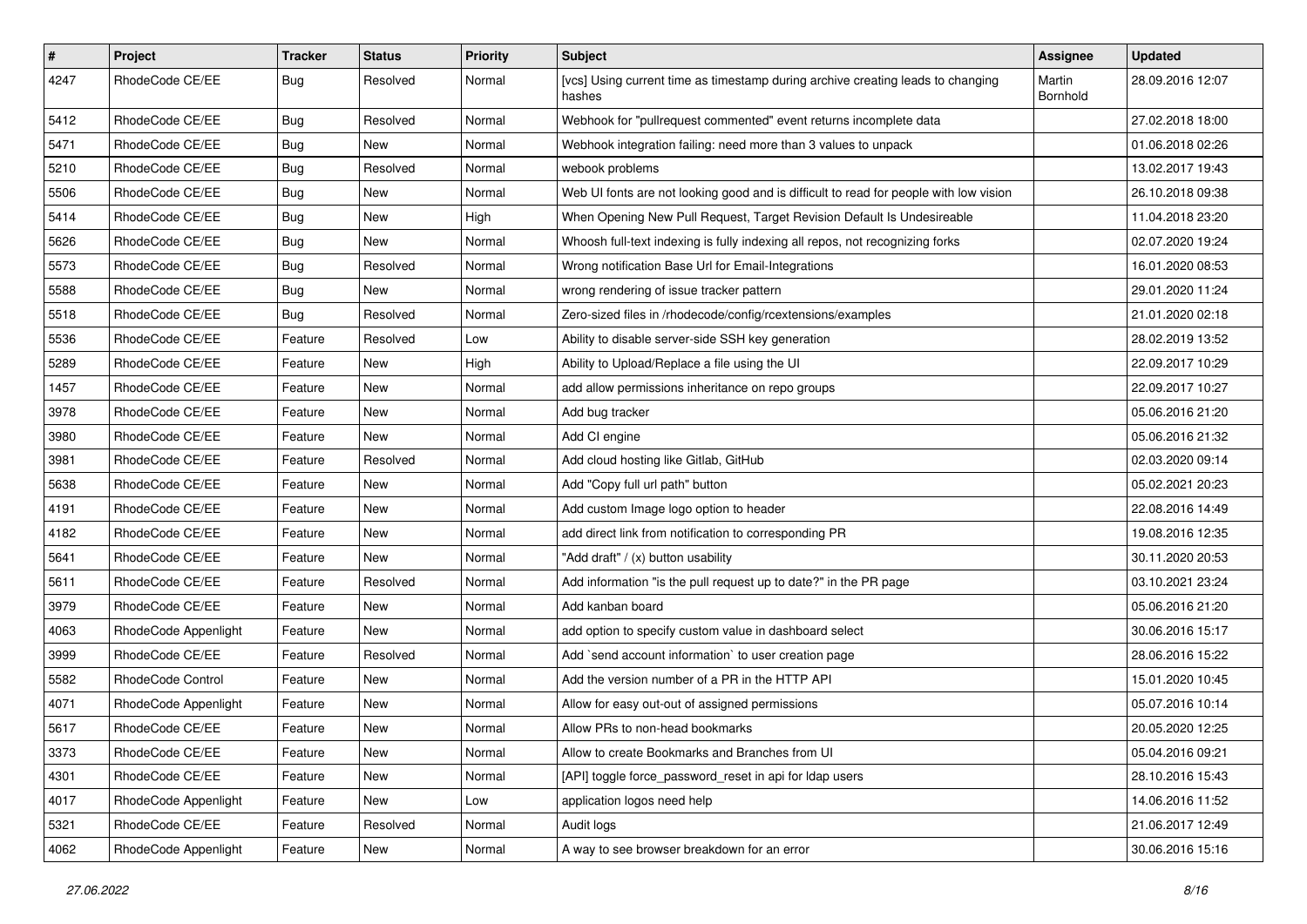| #    | Project              | <b>Tracker</b> | <b>Status</b> | <b>Priority</b> | <b>Subject</b>                                                                           | <b>Assignee</b>              | <b>Updated</b>   |
|------|----------------------|----------------|---------------|-----------------|------------------------------------------------------------------------------------------|------------------------------|------------------|
| 4272 | RhodeCode CE/EE      | Feature        | New           | Normal          | Better SPAM protection                                                                   |                              | 12.10.2016 11:14 |
| 4044 | RhodeCode CE/EE      | Feature        | Resolved      | Normal          | Branch permissions                                                                       |                              | 30.08.2018 09:48 |
| 2882 | RhodeCode CE/EE      | Feature        | New           | Normal          | Bulk comment submit                                                                      |                              | 17.03.2016 17:50 |
| 5504 | RhodeCode CE/EE      | Feature        | New           | Normal          | Buttons to copy commit hash and to expand the commit message in the repo<br>summary view |                              | 26.10.2018 00:59 |
| 4219 | RhodeCode CE/EE      | Feature        | Resolved      | Normal          | [ce, ee] Add mandatory reviewers for pull requests                                       | Marcin<br>Kuzminski<br>[CTO] | 20.06.2017 15:23 |
| 4211 | RhodeCode CE/EE      | Feature        | Resolved      | Normal          | [ce, ee] increase webhook flexibility                                                    | Marcin<br>Kuzminski<br>[CTO] | 20.06.2022 10:55 |
| 4267 | RhodeCode CE/EE      | Feature        | Resolved      | Normal          | [ce, ee] jira tracker integration wildcard project key support                           | Daniel D                     | 10.10.2016 20:13 |
| 4232 | RhodeCode CE/EE      | Feature        | <b>New</b>    | Normal          | [ce, ee, pr, compare] redo diffs, support side by side diffs, html diffs                 | Daniel D                     | 25.10.2016 15:40 |
| 4175 | RhodeCode CE/EE      | Feature        | Resolved      | Normal          | [ce, ee] repo group integrations                                                         | Daniel D                     | 16.08.2016 20:00 |
| 4225 | RhodeCode CE/EE      | Feature        | Resolved      | Normal          | [ce, ee] repo group integrations cascade to child repo groups                            | Daniel D                     | 14.09.2016 11:12 |
| 4192 | RhodeCode CE/EE      | Feature        | Resolved      | Normal          | [ce, ee] slack/hipchat integrations group commits by branch pushed                       |                              | 09.09.2016 19:01 |
| 5600 | RhodeCode CE/EE      | Feature        | New           | Normal          | Change default repository landing page                                                   |                              | 27.01.2021 01:04 |
| 5187 | RhodeCode CE/EE      | Feature        | Resolved      | Normal          | changelog dynamic loading of commits                                                     |                              | 12.06.2018 12:31 |
| 5631 | RhodeCode CE/EE      | Feature        | New           | Normal          | Change target of PR                                                                      |                              | 31.07.2020 17:05 |
| 5637 | RhodeCode CE/EE      | Feature        | New           | Normal          | Clone URL templates - add per repository/namespace                                       |                              | 29.10.2020 09:38 |
| 5603 | RhodeCode CE/EE      | Feature        | Resolved      | Normal          | Code search - highlight matching search terms                                            |                              | 30.03.2020 11:16 |
| 148  | RhodeCode CE/EE      | Feature        | New           | Normal          | [comments] Add per file and multiline comments in a changeset                            |                              | 25.05.2016 10:20 |
| 5273 | RhodeCode CE/EE      | Feature        | New           | Normal          | Comment status                                                                           |                              | 07.04.2017 13:10 |
| 4222 | RhodeCode CE/EE      | Feature        | New           | Normal          | Configurable detection of READMEs                                                        |                              | 09.09.2016 10:05 |
| 5602 | RhodeCode CE/EE      | Feature        | Resolved      | Normal          | Copy full path only copies partial                                                       | Daniel D                     | 30.03.2020 16:04 |
| 4064 | RhodeCode Appenlight | Feature        | <b>New</b>    | Normal          | Create a multiple action feature for Reports and Logs lists                              |                              | 30.06.2016 15:18 |
| 5601 | RhodeCode CE/EE      | Feature        | Resolved      | Normal          | Default navigation should be by branch name not commit id                                |                              | 04.06.2020 23:51 |
| 3440 | RhodeCode CE/EE      | Feature        | <b>New</b>    | Normal          | [design, ux] mock-up user interface for adding a branch/bookmark                         |                              | 05.04.2016 09:21 |
| 4183 | RhodeCode CE/EE      | Feature        | Resolved      | Normal          | Different roles for PR reviewers                                                         | Daniel D                     | 12.10.2020 23:13 |
| 4074 | RhodeCode CE/EE      | Feature        | New           | Normal          | Edit review comment                                                                      | Bartłomiej<br>Wołyńczyk      | 17.04.2018 21:51 |
| 5469 | RhodeCode CE/EE      | Feature        | Resolved      | Normal          | elastisearch > 2.x not supported ?                                                       |                              | 21.01.2020 02:19 |
| 4213 | RhodeCode CE/EE      | Feature        | New           | High            | Embed PostgreSQL database                                                                | Marcin<br>Kuzminski<br>[CTO] | 03.09.2016 23:45 |
| 3486 | RhodeCode CE/EE      | Feature        | New           | Normal          | expose origin of permission in perm dict for users                                       |                              | 06.06.2016 10:54 |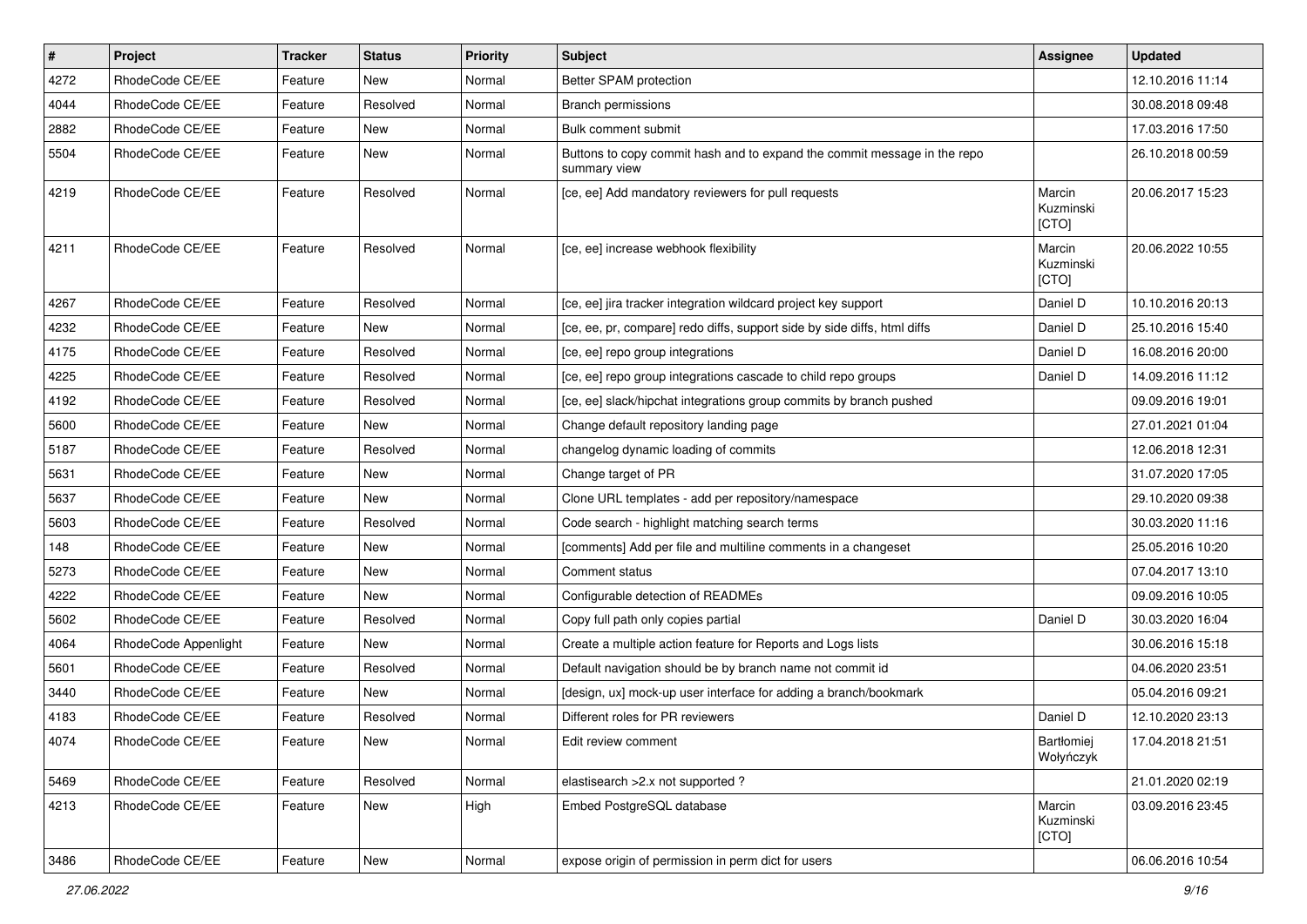| $\#$ | Project                  | <b>Tracker</b> | <b>Status</b> | <b>Priority</b> | Subject                                                                                      | Assignee                            | <b>Updated</b>   |
|------|--------------------------|----------------|---------------|-----------------|----------------------------------------------------------------------------------------------|-------------------------------------|------------------|
| 5581 | RhodeCode CE/EE          | Feature        | Resolved      | Normal          | expose `send_email` option in the HTTP API, for `comment_commit` and<br>comment pull request | Daniel D                            | 29.01.2020 11:46 |
| 3472 | RhodeCode CE/EE          | Feature        | <b>New</b>    | Normal          | Expose unified hooks that can be used in SSH backend                                         |                                     | 14.04.2016 17:54 |
| 5653 | RhodeCode CE/EE          | Feature        | New           | Normal          | Extend SSH clone to support cloning by repo id.                                              | Marcin<br>Kuzminski<br>[CTO]        | 17.02.2021 12:58 |
| 5534 | <b>RhodeCode Control</b> | Feature        | <b>New</b>    | Normal          | extract/preload subcommand                                                                   |                                     | 14.02.2019 14:45 |
| 5613 | RhodeCode CE/EE          | Feature        | New           | Low             | Feature Request: Issue tracker link in new tab/window                                        |                                     | 03.10.2021 23:25 |
| 5595 | RhodeCode CE/EE          | Feature        | <b>New</b>    | Normal          | Group code review mail notification                                                          |                                     | 03.03.2020 10:17 |
| 5574 | RhodeCode CE/EE          | Feature        | Resolved      | Normal          | hg: Information for external hooks                                                           |                                     | 30.07.2020 15:40 |
| 1131 | RhodeCode CE/EE          | Feature        | Resolved      | Normal          | Implement default reviewers for code review                                                  | Daniel D                            | 21.09.2016 18:28 |
| 4193 | RhodeCode CE/EE          | Feature        | In Progress   | Normal          | Improve Filter Functionality in the Change Log                                               | Marcin<br>Kuzminski<br><b>[CTO]</b> | 22.09.2017 10:25 |
| 5548 | RhodeCode CE/EE          | Feature        | <b>New</b>    | Normal          | Initial Search API                                                                           | Peter Colledge                      | 07.07.2019 22:21 |
| 4157 | RhodeCode CE/EE          | Feature        | New           | Normal          | [integrations] Integrate with industry standard SW development tools                         | Daniel D                            | 08.08.2016 12:55 |
| 687  | Documentation            | Feature        | <b>New</b>    | Normal          | [Integraton ]- Elastic search integration                                                    | <b>Brian Butler</b>                 | 01.07.2016 14:15 |
| 5643 | RhodeCode CE/EE          | Feature        | Resolved      | Low             | jump to bottom of review                                                                     |                                     | 30.04.2021 08:53 |
| 5256 | RhodeCode CE/EE          | Feature        | New           | Normal          | Last repository access time.                                                                 |                                     | 23.03.2017 16:34 |
| 4000 | RhodeCode CE/EE          | Feature        | New           | Normal          | Make compare more functional                                                                 | Marcin<br>Kuzminski<br>[CTO]        | 18.11.2017 19:11 |
| 2817 | RhodeCode CE/EE          | Feature        | Resolved      | Normal          | Make largefiles downloadable from the interface                                              |                                     | 27.03.2017 14:04 |
| 5586 | RhodeCode CE/EE          | Feature        | New           | Normal          | @mention should be a link                                                                    |                                     | 29.01.2020 11:46 |
| 5368 | RhodeCode CE/EE          | Feature        | Resolved      | Normal          | Mercurial: Close branch before merging it                                                    | Mathieu Cantin                      | 21.01.2020 02:11 |
| 5396 | RhodeCode CE/EE          | Feature        | Resolved      | Normal          | Merge state with shadow repo should be created during pull request                           |                                     | 12.10.2017 21:57 |
| 5585 | RhodeCode CE/EE          | Feature        | Resolved      | Normal          | Minimize downtime on rccontrol upgrade                                                       |                                     | 27.03.2020 09:45 |
| 5615 | RhodeCode CE/EE          | Feature        | Resolved      | Normal          | Misleading message in PR diff view "File was deleted in this version"                        | Daniel D                            | 23.04.2020 17:40 |
| 4057 | RhodeCode Appenlight     | Feature        | New           | Normal          | Negation option for search filter                                                            |                                     | 30.06.2016 15:12 |
| 5511 | RhodeCode CE/EE          | Feature        | New           | Normal          | New feature to synchronize the fork with the remote repo from the summary page               |                                     | 13.11.2018 01:23 |
| 4056 | RhodeCode Appenlight     | Feature        | New           | Normal          | Optionally allow to filter graphs per machine in dashboard                                   |                                     | 30.06.2016 15:12 |
| 659  | Documentation            | Feature        | New           | Normal          | Peer to Peer Failover                                                                        | <b>Brian Butler</b>                 | 01.07.2016 14:15 |
| 5552 | RhodeCode CE/EE          | Feature        | New           | High            | PR dependency across repos                                                                   |                                     | 22.06.2019 01:15 |
| 5442 | RhodeCode CE/EE          | Feature        | Resolved      | Low             | Preview of Jupyter notebooks                                                                 | Marcin<br>Kuzminski<br>[CTO]        | 16.01.2019 16:33 |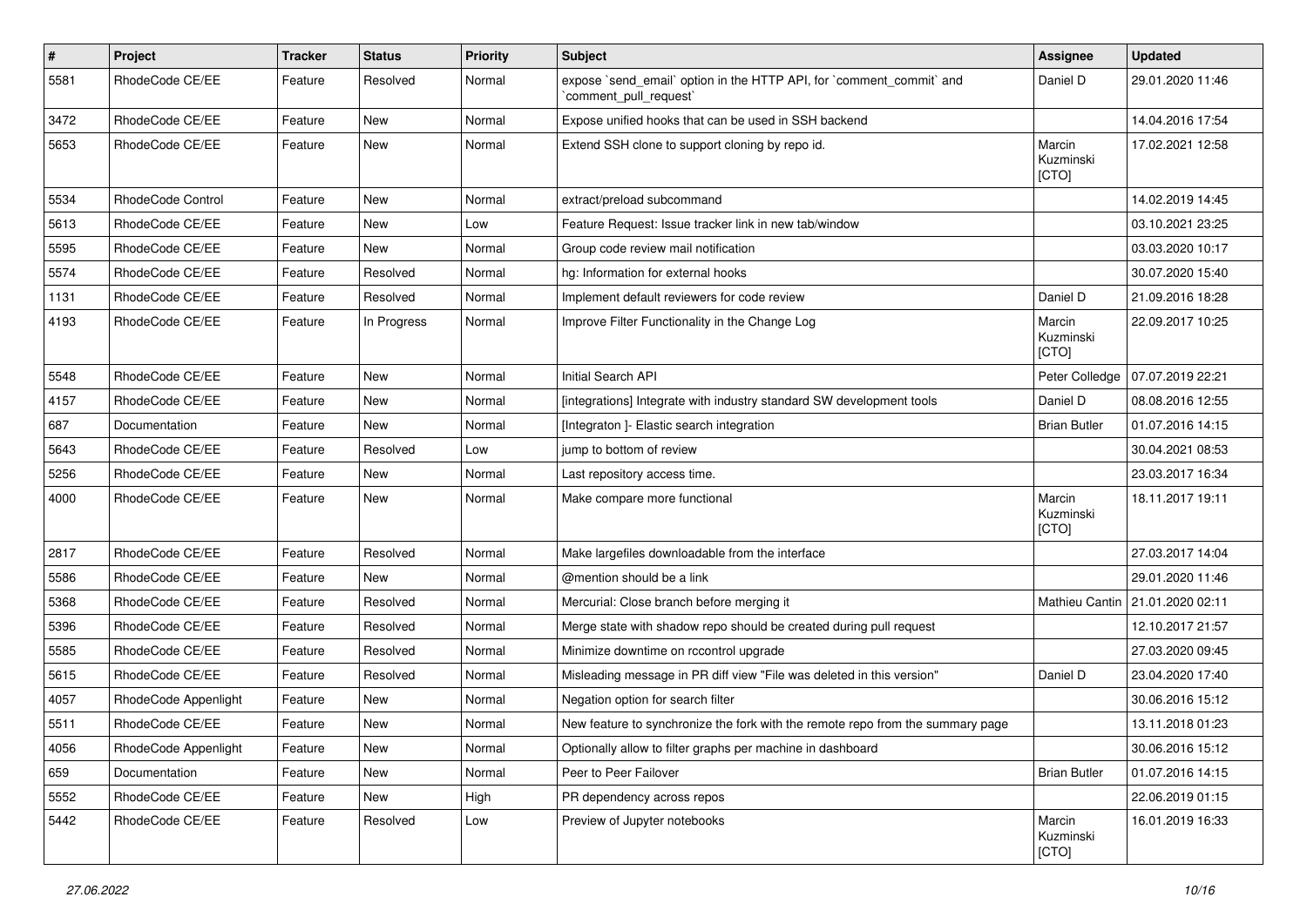| $\vert$ # | Project              | Tracker | <b>Status</b> | <b>Priority</b> | <b>Subject</b>                                                                                   | Assignee                     | <b>Updated</b>   |
|-----------|----------------------|---------|---------------|-----------------|--------------------------------------------------------------------------------------------------|------------------------------|------------------|
| 5271      | RhodeCode CE/EE      | Feature | New           | Normal          | Private comments                                                                                 |                              | 07.04.2017 12:01 |
| 1055      | RhodeCode CE/EE      | Feature | Resolved      | Normal          | [pr, vcs] Expose the shadow repository of a pull request                                         | Martin<br>Bornhold           | 26.10.2016 10:33 |
| 5272      | RhodeCode CE/EE      | Feature | Resolved      | Normal          | Pull Request checklist                                                                           |                              | 21.01.2020 02:09 |
| 5642      | RhodeCode CE/EE      | Feature | Resolved      | Normal          | pull request version column in commit list                                                       |                              | 30.04.2021 08:53 |
| 5583      | RhodeCode CE/EE      | Feature | Resolved      | Normal          | rcextensions hook for pull request comment                                                       |                              | 23.04.2020 13:42 |
| 2539      | RhodeCode CE/EE      | Feature | Feedback      | Normal          | Recursive deletion of resources                                                                  |                              | 20.04.2016 08:52 |
| 5635      | RhodeCode CE/EE      | Feature | Resolved      | Normal          | Remember column sorted by of the "Pull Requests You Participate In" table                        |                              | 30.11.2020 22:30 |
| 4060      | RhodeCode Appenlight | Feature | New           | Normal          | Replayable requests                                                                              |                              | 30.06.2016 15:15 |
| 5543      | RhodeCode CE/EE      | Feature | New           | Normal          | Repo API should have equivalent get_repo_audit_logs() to User API call<br>get user audit logs()  |                              | 26.02.2019 12:22 |
| 5278      | RhodeCode CE/EE      | Feature | New           | Normal          | Require support for git repositories of the form git://                                          |                              | 13.04.2017 15:20 |
| 4220      | RhodeCode Appenlight | Feature | New           | Low             | Search params allow sorting of result.                                                           |                              | 06.09.2016 16:33 |
| 4059      | RhodeCode Appenlight | Feature | New           | Normal          | Server Monitoring                                                                                |                              | 30.06.2016 15:15 |
| 4226      | RhodeCode CE/EE      | Feature | New           | Normal          | [settings, system info] add VCS and Channelstream status to System Info                          |                              | 14.09.2016 16:45 |
| 5614      | RhodeCode CE/EE      | Feature | Resolved      | Normal          | Show context function name in hg diffs                                                           |                              | 23.04.2020 13:43 |
| 5520      | RhodeCode CE/EE      | Feature | Resolved      | Normal          | Show the head commits shas when the merge is prevented due to multiple heads                     |                              | 28.02.2019 13:52 |
| 5441      | RhodeCode CE/EE      | Feature | New           | Low             | Some files not parsed as XML files                                                               | Marcin<br>Kuzminski<br>[CTO] | 12.06.2018 12:23 |
| 317       | Documentation        | Feature | <b>New</b>    | High            | Styling                                                                                          | <b>Brian Butler</b>          | 07.07.2016 10:10 |
| 5533      | RhodeCode Control    | Feature | In Progress   | Normal          | Support busybox tar                                                                              |                              | 09.02.2019 22:09 |
| 4207      | RhodeCode CE/EE      | Feature | Resolved      | Normal          | Support for obsolescence markers in changelog UI                                                 |                              | 19.05.2017 16:14 |
| 5382      | RhodeCode CE/EE      | Feature | New           | Normal          | Support for repository aliases                                                                   | Marcin<br>Kuzminski<br>[CTO] | 04.09.2017 15:17 |
| 4061      | RhodeCode Appenlight | Feature | New           | Normal          | Timezone for applications                                                                        |                              | 30.06.2016 15:16 |
| 5316      | RhodeCode CE/EE      | Feature | In Progress   | Normal          | UI should provide checkout URL for a SVN path                                                    |                              | 06.11.2017 21:59 |
| 5584      | RhodeCode CE/EE      | Feature | New           | Normal          | "update pull request link" message on vcs client                                                 |                              | 23.01.2020 10:32 |
| 3455      | RhodeCode CE/EE      | Feature | New           | Normal          | [ux] commit message search should render entire commit message                                   |                              | 07.04.2016 17:50 |
| 3460      | RhodeCode CE/EE      | Feature | New           | Normal          | [ux, frontend] hide "show more" button when there is nothing more to show                        |                              | 11.04.2016 13:37 |
| 4144      | RhodeCode CE/EE      | Feature | New           | Normal          | [ux] improve enable/disable of notifications                                                     |                              | 02.08.2016 17:19 |
| 3977      | RhodeCode CE/EE      | Feature | New           | Normal          | Wiki                                                                                             |                              | 05.06.2016 21:11 |
| 5639      | RhodeCode CE/EE      | Support | New           | High            | 500 Internal Server Error   The server has either erred  after importing Database<br>from backup |                              | 22.11.2020 09:15 |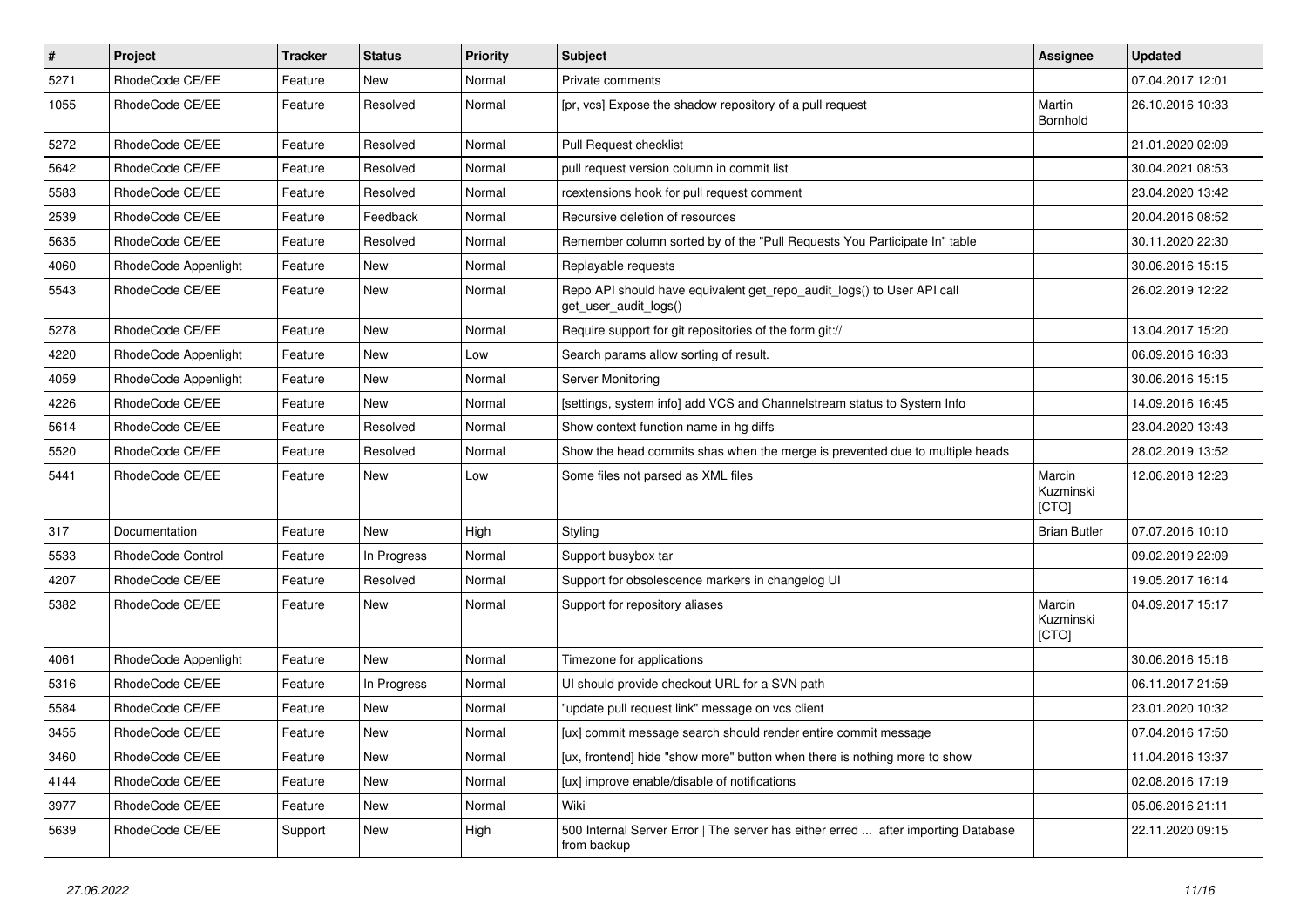| $\pmb{\#}$ | Project         | <b>Tracker</b> | <b>Status</b> | <b>Priority</b> | Subject                                                                                   | <b>Assignee</b>    | <b>Updated</b>   |
|------------|-----------------|----------------|---------------|-----------------|-------------------------------------------------------------------------------------------|--------------------|------------------|
| 4269       | RhodeCode CE/EE | Support        | Resolved      | Normal          | Allow flash messages to be permanently surpressed                                         | Marcin Lulek       | 14.10.2016 12:46 |
| 3364       | RhodeCode CE/EE | Support        | <b>New</b>    | High            | Allow Specifying the Commit Message for Pull Request Merges                               |                    | 17.04.2018 21:51 |
| 5423       | Documentation   | Support        | Resolved      | Normal          | API-Documentation for Method "create repo group" faulty                                   |                    | 22.01.2018 16:23 |
| 5527       | RhodeCode CE/EE | Support        | New           | Normal          | API: expose human readable failure reason                                                 |                    | 30.01.2019 17:43 |
| 4677       | RhodeCode CE/EE | Support        | Resolved      | High            | API get repo refs not working?                                                            |                    | 19.12.2016 11:46 |
| 4252       | RhodeCode CE/EE | Support        | New           | Normal          | Backup & Recovery                                                                         |                    | 07.10.2016 19:47 |
| 5516       | RhodeCode CE/EE | Support        | Resolved      | High            | Cannot log into RhodeCode                                                                 | Thierry<br>Wynsdau | 28.05.2020 20:28 |
| 5609       | RhodeCode CE/EE | Support        | Resolved      | Normal          | Change git diff algorithm                                                                 |                    | 31.03.2020 22:08 |
| 5468       | RhodeCode CE/EE | Support        | New           | Normal          | Check logic for updating last commit for repository groups                                |                    | 30.08.2018 09:47 |
| 5496       | RhodeCode CE/EE | Support        | New           | Normal          | database migration 4.11.6 mysql to 4.12.4 postgres                                        |                    | 27.08.2018 21:17 |
| 5529       | Documentation   | Support        | New           | Normal          | Documentation does not detail watched repositories                                        |                    | 07.02.2019 00:16 |
| 5237       | Documentation   | Support        | <b>New</b>    | Normal          | documentation for DR                                                                      |                    | 06.03.2017 23:34 |
| 5591       | Documentation   | Support        | New           | Normal          | documentation typo                                                                        |                    | 04.02.2020 19:43 |
| 5499       | RhodeCode CE/EE | Support        | <b>New</b>    | Normal          | ERROR [celery.worker.consumer.consumer] consumer: Cannot connect                          |                    | 11.09.2018 08:39 |
| 5546       | RhodeCode CE/EE | Support        | Resolved      | Normal          | experiments with mercurial 4.9                                                            |                    | 26.03.2019 09:23 |
| 5503       | RhodeCode CE/EE | Support        | New           | Normal          | failed to upgrade to 4.13.3                                                               |                    | 06.11.2018 18:28 |
| 5618       | RhodeCode CE/EE | Support        | <b>New</b>    | Normal          | Getting HTTP 502 Bad Gateway when trying to push (or clone) on a slow network             |                    | 27.05.2020 21:56 |
| 4243       | RhodeCode CE/EE | Support        | Resolved      | High            | Gist visibility update?                                                                   | Martin<br>Bornhold | 27.09.2016 06:40 |
| 5497       | RhodeCode CE/EE | Support        | New           | Normal          | hg push hangs                                                                             |                    | 30.08.2018 22:15 |
| 5375       | RhodeCode CE/EE | Support        | Resolved      | Normal          | How do I configure "Go to" to just search repository names?                               |                    | 16.08.2017 18:00 |
| 5554       | RhodeCode CE/EE | Support        | Resolved      | Normal          | How to increase number of commits shown in pagination on dashboard and<br>changelog       |                    | 21.01.2020 02:08 |
| 5255       | RhodeCode CE/EE | Support        | <b>New</b>    | Normal          | I can't access issues created by me from mail                                             |                    | 04.04.2017 11:28 |
| 3332       | RhodeCode CE/EE | Support        | <b>New</b>    | Normal          | LDAP settings page: Add button "test connection"                                          |                    | 17.03.2016 10:23 |
| 5495       | RhodeCode CE/EE | Support        | New           | Normal          | Idap to crowd users_groups sync source                                                    |                    | 10.09.2018 22:09 |
| 4244       | RhodeCode CE/EE | Support        | Resolved      | Normal          | mod_dav_svn template error when using auth_realm with spaces in it                        | Martin<br>Bornhold | 28.09.2016 12:07 |
| 5677       | RhodeCode CE/EE | Support        | New           | Normal          | PR cross merge                                                                            |                    | 28.01.2022 16:59 |
| 4081       | RhodeCode CE/EE | Support        | Resolved      | Normal          | Receiving server 500 error when trying to clone repo from windows client using<br>eclipse |                    | 12.07.2016 14:30 |
| 4303       | RhodeCode CE/EE | Support        | New           | Normal          | rhodecode instance                                                                        |                    | 08.11.2016 16:32 |
| 3967       | RhodeCode CE/EE | Support        | In Progress   | Normal          | Server 500 error                                                                          |                    | 11.08.2016 13:39 |
| 5484       | RhodeCode CE/EE | Support        | New           | Normal          | Setting up ssh, remote hg not found                                                       |                    | 06.07.2018 23:41 |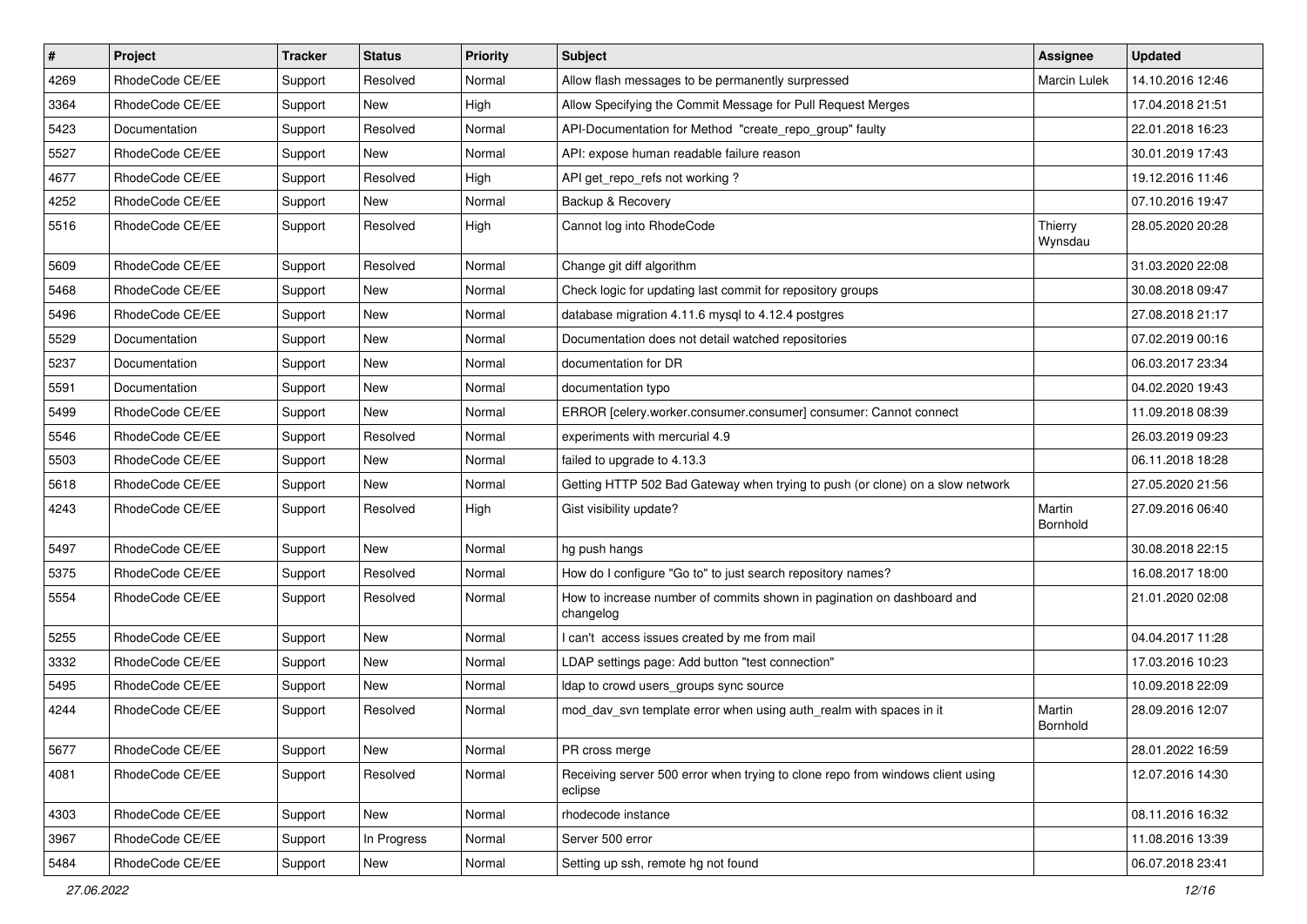| $\pmb{\#}$ | <b>Project</b>  | <b>Tracker</b> | <b>Status</b> | <b>Priority</b> | <b>Subject</b>                                                                                                                    | <b>Assignee</b>              | <b>Updated</b>   |
|------------|-----------------|----------------|---------------|-----------------|-----------------------------------------------------------------------------------------------------------------------------------|------------------------------|------------------|
| 5593       | RhodeCode CE/EE | Support        | <b>New</b>    | Normal          | SSH connections                                                                                                                   |                              | 17.02.2020 16:18 |
| 5395       | RhodeCode CE/EE | Support        | Resolved      | Normal          | Svn protocols and performance                                                                                                     |                              | 04.04.2019 18:08 |
| 5541       | RhodeCode CE/EE | Support        | New           | Normal          | <b>SVN Settings: Repository Patterns</b>                                                                                          |                              | 16.12.2019 15:35 |
| 5394       | RhodeCode CE/EE | Support        | New           | Normal          | SVN to Git / Mercurial Migration                                                                                                  |                              | 03.10.2017 09:29 |
| 5269       | RhodeCode CE/EE | Support        | <b>New</b>    | Normal          | Upgrade from RC EE 3.7.1 to RC EE 4.x                                                                                             |                              | 29.06.2017 19:36 |
| 5491       | RhodeCode CE/EE | Support        | New           | Urgent          | Upgrade RhodeCode Community + VCSSERVER from 4.10.4 to 4.12.4, pull request<br>stop working with reviewers                        |                              | 30.08.2018 09:47 |
| 5544       | RhodeCode CE/EE | Support        | Resolved      | Normal          | Use of authentication token with LDAP account results in account lockout when max<br>bad password attempts are configured in LDAP |                              | 27.02.2019 10:09 |
| 4227       | RhodeCode CE/EE | Support        | Resolved      | Normal          | VBScript files detected as text/plain - no syntax highlighting                                                                    |                              | 14.09.2016 22:38 |
| 5404       | RhodeCode CE/EE | Task           | <b>New</b>    | Normal          | Add an option to detach review rules when deleting an user                                                                        |                              | 22.11.2017 11:23 |
| 4282       | RhodeCode CE/EE | Task           | Resolved      | Normal          | Add inode limit together with disk usage                                                                                          | Marcin<br>Kuzminski<br>[CTO] | 19.10.2016 12:18 |
| 5537       | RhodeCode CE/EE | Task           | Resolved      | Normal          | Add owner to create pull request API                                                                                              |                              | 28.02.2019 13:52 |
| 5229       | RhodeCode CE/EE | Task           | Resolved      | Normal          | add support for https://clipboardjs.com/                                                                                          |                              | 21.01.2020 02:19 |
| 5225       | RhodeCode CE/EE | Task           | Resolved      | Normal          | add tag of author/contribitor to comments                                                                                         |                              | 11.05.2017 11:10 |
| 4290       | RhodeCode CE/EE | Task           | <b>New</b>    | Normal          | Allow to transplant the review status to merged commits                                                                           |                              | 17.04.2018 21:50 |
| 3260       | RhodeCode CE/EE | Task           | <b>New</b>    | Normal          | api: expose get repo node method                                                                                                  |                              | 17.03.2016 12:56 |
| 5201       | RhodeCode CE/EE | Task           | Resolved      | Normal          | API: implement describe-methods                                                                                                   |                              | 13.02.2017 15:57 |
| 3093       | Documentation   | Task           | <b>New</b>    | Normal          | [API] - update hg/git update pr API. Auto updates PR on push                                                                      | <b>Brian Butler</b>          | 01.07.2016 14:15 |
| 3362       | RhodeCode CE/EE | Task           | New           | Normal          | auth-plugins, indicate visually that plugin is turned on but NOT enabled                                                          |                              | 22.03.2016 19:03 |
| 4666       | RhodeCode CE/EE | Task           | Resolved      | Normal          | Bump git and mercurial to latest versions                                                                                         |                              | 02.12.2016 19:01 |
| 2944       | RhodeCode CE/EE | Task           | <b>New</b>    | Normal          | Bump gunicorn to 19.4 version                                                                                                     |                              | 17.03.2016 12:58 |
| 5184       | RhodeCode CE/EE | Task           | Resolved      | Normal          | bump pyramid to 1.7.X                                                                                                             |                              | 06.02.2017 21:50 |
| 4283       | RhodeCode CE/EE | Task           | Resolved      | Normal          | bump whoosh to 2.7.4 release                                                                                                      |                              | 13.12.2016 21:08 |
| 3239       | RhodeCode CE/EE | Task           | Resolved      | Normal          | Catch all route for repo page or repo group page is always executing checks for<br>every page                                     |                              | 21.04.2016 11:30 |
| 4163       | RhodeCode CE/EE | <b>Task</b>    | <b>New</b>    | Normal          | [ce, ee] celery refactor + upgrade                                                                                                |                              | 15.08.2016 12:32 |
| 4289       | RhodeCode CE/EE | Task           | New           | Low             | [ce, ee] clean up pygments lexer functions + handling                                                                             | Daniel D                     | 21.10.2016 14:44 |
| 4147       | RhodeCode CE/EE | Task           | <b>New</b>    | Normal          | [ce, ee, docs] Events documentation                                                                                               | Daniel D                     | 15.08.2016 12:33 |
| 4197       | RhodeCode CE/EE | Task           | New           | Normal          | [ce, ee] get list of users with their permissions to a repository                                                                 | Daniel D                     | 22.09.2017 10:30 |
| 4179       | RhodeCode CE/EE | Task           | New           | Normal          | [ce, ee] refine perms summary list                                                                                                | Daniel D                     | 14.09.2016 12:09 |
| 4288       | RhodeCode CE/EE | Task           | Resolved      | Normal          | [ce, ee] unify controllers that use diffs                                                                                         | Daniel D                     | 02.08.2017 11:41 |
| 4246       | RhodeCode CE/EE | Task           | New           | Normal          | [ce, ee, vcs, git] add tests for annotated git tags                                                                               | Daniel D                     | 13.02.2018 18:03 |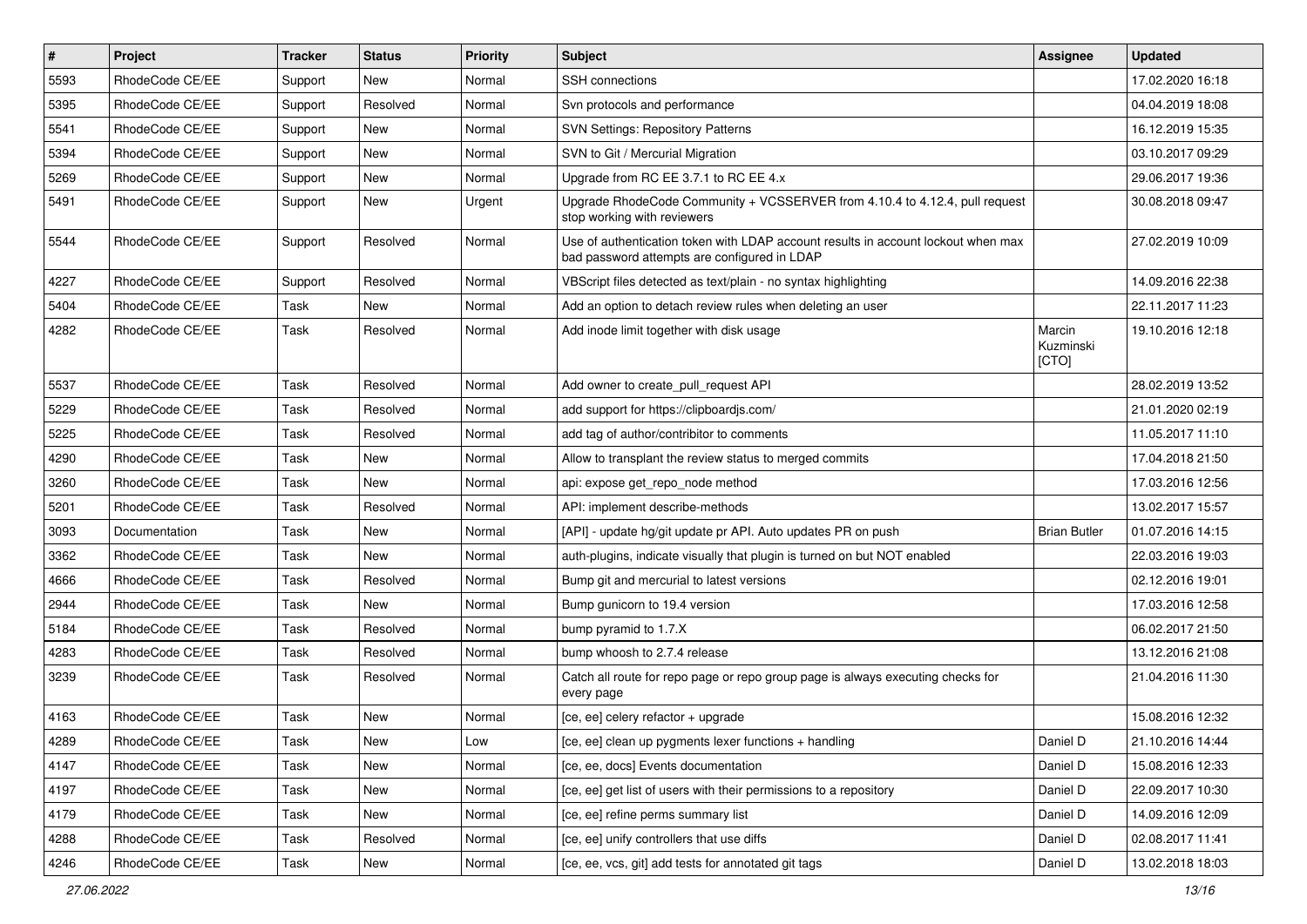| $\pmb{\#}$ | Project         | <b>Tracker</b> | <b>Status</b> | <b>Priority</b> | <b>Subject</b>                                                                                        | Assignee                     | <b>Updated</b>   |
|------------|-----------------|----------------|---------------|-----------------|-------------------------------------------------------------------------------------------------------|------------------------------|------------------|
| 3454       | RhodeCode CE/EE | Task           | Feedback      | Normal          | [ce/ee] visually differentiate the two editions                                                       | Marcin<br>Kuzminski<br>[CTO] | 10.08.2016 03:30 |
| 4120       | RhodeCode CE/EE | Task           | <b>New</b>    | Normal          | [ce] replace get_repo_nodes api                                                                       | Daniel D                     | 17.04.2018 21:49 |
| 4140       | RhodeCode CE/EE | Task           | Resolved      | Normal          | Check middleware chain status, and Verify that special middleware is catching<br>exceptions correctly |                              | 23.08.2016 12:13 |
| 5270       | RhodeCode CE/EE | Task           | <b>New</b>    | Normal          | Comments updates                                                                                      | Bartłomiej<br>Wołyńczyk      | 17.04.2018 21:51 |
| 4245       | RhodeCode CE/EE | Task           | Resolved      | Normal          | Convert control command to use http mode by default                                                   | Marcin<br>Kuzminski<br>[CTO] | 14.10.2016 16:13 |
| 3333       | RhodeCode Tools | Task           | <b>New</b>    | Normal          | Create rhodecode-tools backup command for backup of RhodeCode Enterprise                              |                              | 17.03.2016 12:43 |
| 4251       | RhodeCode CE/EE | Task           | Feedback      | High            | [customer] Pull request with subrepos                                                                 | Martin<br>Bornhold           | 10.11.2016 17:52 |
| 4238       | RhodeCode CE/EE | Task           | Resolved      | Normal          | default reviewers updates                                                                             | Daniel D                     | 06.10.2016 14:26 |
| 2744       | RhodeCode CE/EE | Task           | Resolved      | Normal          | Deprecating Internet Explorer                                                                         |                              | 06.07.2016 12:04 |
| 4311       | RhodeCode CE/EE | Task           | Resolved      | Normal          | Diffs feedback                                                                                        | Daniel D                     | 26.11.2016 14:10 |
| 3556       | RhodeCode CE/EE | Task           | Resolved      | Normal          | Disable and rename initial_repo_scan flag                                                             | Marcin<br>Kuzminski<br>[CTO] | 22.04.2016 14:33 |
| 4669       | RhodeCode CE/EE | Task           | New           | Normal          | disable pytest sugar on nix-build                                                                     |                              | 01.12.2016 12:52 |
| 4237       | RhodeCode CE/EE | Task           | Resolved      | Normal          | Enable HTTP support                                                                                   | Martin<br>Bornhold           | 12.10.2016 11:51 |
| 5265       | RhodeCode CE/EE | Task           | Resolved      | Normal          | Enable phases support                                                                                 |                              | 11.05.2017 11:10 |
| 682        | Documentation   | Task           | New           | Normal          | Error Msg guide                                                                                       | <b>Brian Butler</b>          | 01.07.2016 14:15 |
| 4259       | RhodeCode CE/EE | Task           | Resolved      | Low             | Events, create post-create-user event                                                                 | Daniel D                     | 30.01.2017 20:11 |
| 3377       | RhodeCode CE/EE | Task           | New           | Normal          | extra fields types extensions                                                                         |                              | 24.03.2016 15:23 |
| 4045       | RhodeCode CE/EE | Task           | New           | Normal          | File permissions                                                                                      |                              | 17.04.2018 21:49 |
| 4281       | RhodeCode CE/EE | Task           | Resolved      | Normal          | Fix docs on To `increase database performance`                                                        | Marcin<br>Kuzminski<br>[CTO] | 18.10.2016 16:39 |
| 4203       | RhodeCode CE/EE | Task           | Resolved      | Normal          | Get rid of svn.proxy.parent_path_root, and replace it with reading storage location<br>from Database  | Martin<br>Bornhold           | 22.09.2016 14:31 |
| 5386       | RhodeCode CE/EE | Task           | Resolved      | Normal          | Increase security for Email Change                                                                    | Marcin<br>Kuzminski<br>[CTO] | 17.02.2018 17:29 |
| 4181       | RhodeCode CE/EE | Task           | Resolved      | Normal          | Integrations: allow root repos only integrations                                                      | Daniel D                     | 31.08.2016 17:44 |
| 4180       | RhodeCode CE/EE | Task           | Resolved      | Normal          | integrations: possible limit the updates sent                                                         | Daniel D                     | 22.08.2016 12:22 |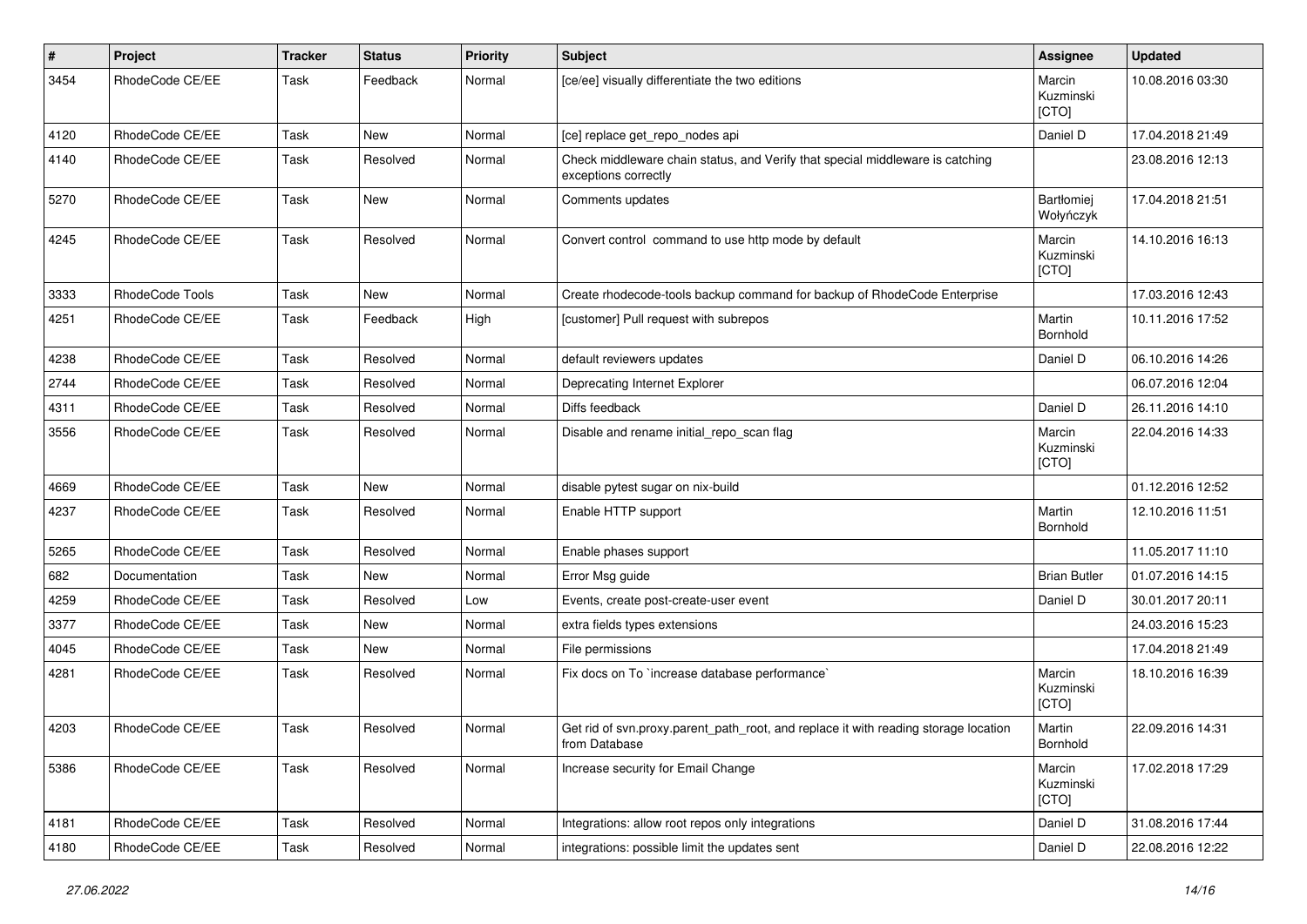| #    | Project              | <b>Tracker</b> | <b>Status</b> | Priority | <b>Subject</b>                                                                                     | Assignee                       | <b>Updated</b>   |
|------|----------------------|----------------|---------------|----------|----------------------------------------------------------------------------------------------------|--------------------------------|------------------|
| 5200 | RhodeCode CE/EE      | Task           | New           | Normal   | investigate search improvements                                                                    |                                | 16.12.2019 16:04 |
| 4305 | RhodeCode CE/EE      | Task           | Resolved      | Normal   | Meta-tagging could be excluded from limit                                                          |                                | 09.11.2016 19:27 |
| 5221 | RhodeCode CE/EE      | Task           | Resolved      | Normal   | Missing comment type in emails                                                                     |                                | 19.02.2017 21:46 |
| 3261 | RhodeCode CE/EE      | Task           | New           | Normal   | mousetrap.js bump to latest 1.5.X version                                                          |                                | 17.03.2016 12:52 |
| 4194 | RhodeCode CE/EE      | Task           | Resolved      | Normal   | move svn http backend out of labs into a real VCS settings                                         | Lisa Quatmann                  | 14.09.2016 23:16 |
| 3484 | RhodeCode CE/EE      | Task           | New           | Normal   | oauth: reduce required permissions for 3rd party                                                   |                                | 13.04.2016 12:33 |
| 5203 | RhodeCode CE/EE      | Task           | Resolved      | Normal   | optimise large repos speed                                                                         |                                | 08.09.2017 16:10 |
| 4153 | RhodeCode CE/EE      | Task           | Resolved      | Normal   | Optimize readme fetching by changing the system of readme detection                                | Johannes<br>Bornhold           | 09.09.2016 10:17 |
| 4151 | RhodeCode CE/EE      | Task           | Resolved      | Normal   | [packaging] Subversion to current 1.9.X                                                            |                                | 09.09.2016 10:18 |
| 5150 | RhodeCode CE/EE      | Task           | Resolved      | Normal   | Password reset promts in my account should be hidden in accounts that are not of<br>type rhodecode | Marcin<br>Kuzminski<br>[CTO]   | 02.01.2017 16:34 |
| 4202 | RhodeCode CE/EE      | Task           | Resolved      | Normal   | Polish the 503.html page                                                                           | Daniel D                       | 30.08.2016 23:54 |
| 4234 | RhodeCode CE/EE      | Task           | New           | Normal   | prepare and test RhodeCode VM image for AWS                                                        | <b>Marcin Lulek</b>            | 11.07.2017 13:32 |
| 5326 | RhodeCode CE/EE      | Task           | Resolved      | Normal   | Public usergroup profile                                                                           | <b>Bartłomiei</b><br>Wołyńczyk | 22.02.2018 15:44 |
| 3092 | Documentation        | Task           | <b>New</b>    | Normal   | [RCE, ini] - doc available settings + check tender with Gemalto hacks                              | <b>Brian Butler</b>            | 01.07.2016 14:15 |
| 4169 | RhodeCode CE/EE      | Task           | Resolved      | Normal   | re-architecture celery support                                                                     |                                | 17.11.2017 19:21 |
| 4297 | RhodeCode CE/EE      | Task           | Resolved      | Normal   | redo the my-pull-requests page to use the datagrid                                                 | Marcin<br>Kuzminski<br>[CTO]   | 01.11.2016 09:31 |
| 5235 | RhodeCode CE/EE      | Task           | Resolved      | Normal   | relative image support                                                                             |                                | 10.03.2017 23:37 |
| 4108 | RhodeCode CE/EE      | Task           | Resolved      | Normal   | Release 4.2.2                                                                                      |                                | 14.10.2016 13:08 |
| 4670 | RhodeCode CE/EE      | Task           | Resolved      | Normal   | Release 4.5.1                                                                                      | Marcin<br>Kuzminski<br>[CTO]   | 06.12.2016 21:13 |
| 4678 | RhodeCode CE/EE      | Task           | Resolved      | Normal   | Release 4.5.2                                                                                      |                                | 19.12.2016 17:32 |
| 5207 | RhodeCode CE/EE      | Task           | Resolved      | Low      | Release 4.6.1                                                                                      |                                | 13.02.2017 18:04 |
| 4052 | RhodeCode Appenlight | Task           | New           | Normal   | release fixes                                                                                      | <b>Marcin Lulek</b>            | 29.06.2016 12:14 |
| 5198 | RhodeCode CE/EE      | Task           | Resolved      | Normal   | remove pyro4 from enterprise                                                                       |                                | 07.02.2017 19:28 |
| 3376 | RhodeCode CE/EE      | Task           | New           | Normal   | Repo action plugins                                                                                |                                | 24.03.2016 15:21 |
| 3504 | RhodeCode CE/EE      | Task           | In Progress   | Normal   | [routing] Move static assets under a common prefix                                                 |                                | 19.07.2016 12:27 |
| 5202 | RhodeCode CE/EE      | Task           | Resolved      | Normal   | run git gc and git repack on GIT repos when we have a scheduler via celery in<br>pyramid           |                                | 04.12.2017 20:49 |
| 5391 | RhodeCode CE/EE      | Task           | Resolved      | High     | Secure Email change                                                                                |                                | 17.04.2018 21:50 |